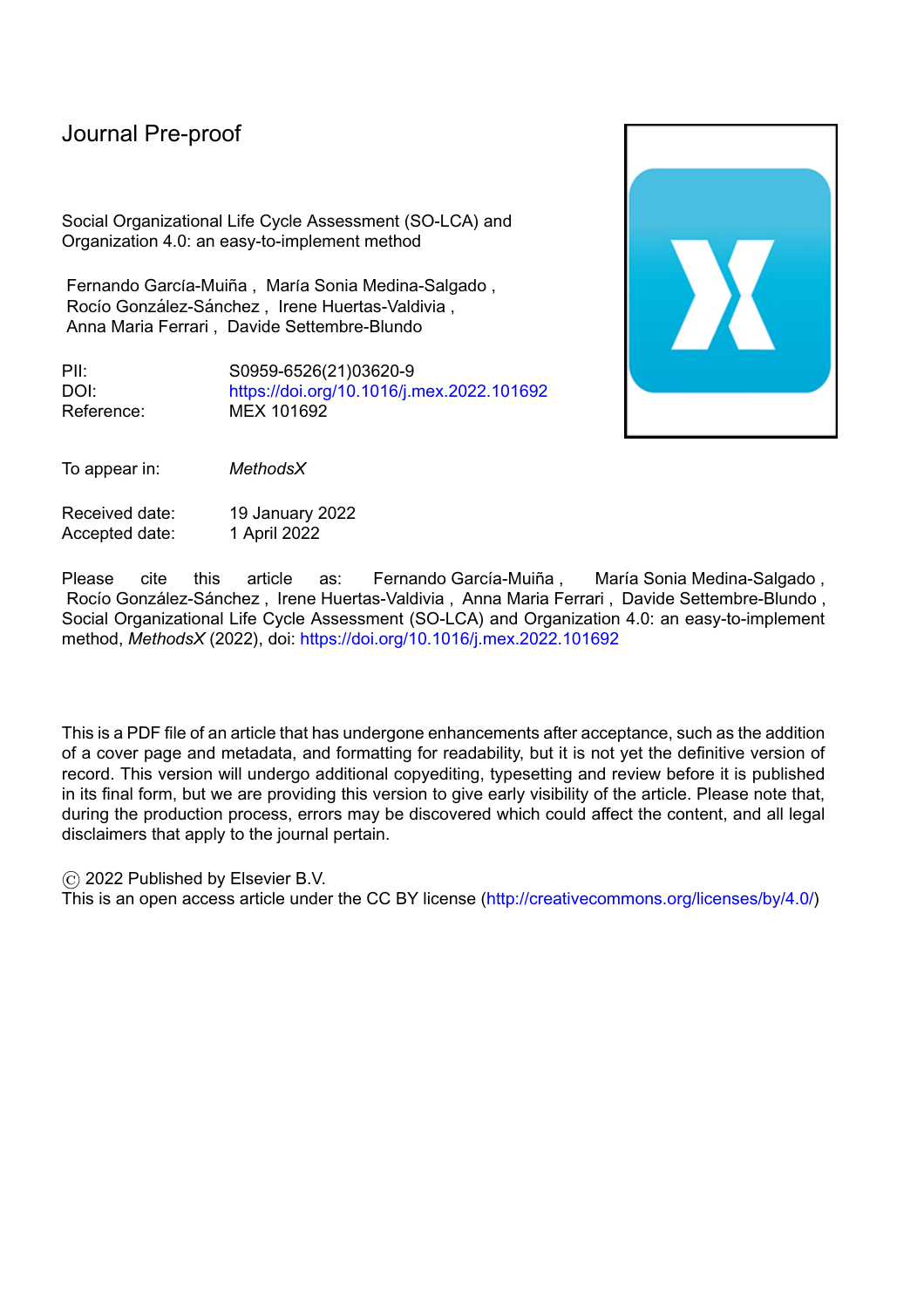# **Method Article – Title Page**

| <b>Title</b>                                                                                                                                          | Social Organizational Life Cycle Assessment (SO-LCA) and Organization 4.0:<br>an easy-to-implement method                                                                                                                                                                                                                                                                       |
|-------------------------------------------------------------------------------------------------------------------------------------------------------|---------------------------------------------------------------------------------------------------------------------------------------------------------------------------------------------------------------------------------------------------------------------------------------------------------------------------------------------------------------------------------|
| <b>Authors</b>                                                                                                                                        | Fernando García-Muiña <sup>(a)</sup> , María Sonia Medina-Salgado <sup>(a)</sup> , Rocío González-<br>Sánchez <sup>(a)</sup> , Irene Huertas-Valdivia <sup>(a)</sup> , Anna Maria Ferrari <sup>(b)</sup> , Davide Settembre-<br>Blundo <sup>*</sup> (a,c)                                                                                                                       |
| <b>Affiliations</b>                                                                                                                                   | Department of Business Administration (ADO), Applied Economics II and<br>(a)<br>Fundaments of Economic Analysis - Rey-Juan-Carlos University - 28032,<br>Madrid, Spain.<br>Department of Sciences and Methods for Engineering, University of<br>(b)<br>Modena and Reggio Emilia, 42122, Reggio Emilia, Italy<br>Gruppo Ceramiche Gresmalt S.p.A - 41049, Sassuolo, Italy<br>(c) |
| <b>Corresponding Author's email address</b>                                                                                                           | davide.settembre@urjc.es                                                                                                                                                                                                                                                                                                                                                        |
| <b>Keywords</b>                                                                                                                                       | Social sustainability<br>Social analysis<br>Stakeholder<br>Manufacturing<br>Social value chain                                                                                                                                                                                                                                                                                  |
| <b>Direct Submission or Co-Submission</b>                                                                                                             |                                                                                                                                                                                                                                                                                                                                                                                 |
| Co-submissions are papers that have been<br>submitted alongside an original research<br>paper accepted for publication by another<br>Elsevier journal | Co-Submission<br>10.1016/j.jclepro.2021.129439                                                                                                                                                                                                                                                                                                                                  |

#### **ABSTRACT**

Organizations often face difficulties when measuring their social performance. The lack of international standards, the qualitative/quantitative nature of data, and the unavailability of primary sources all hinder social impact assessments, especially in manufacturing settings. To fill these gaps, the method proposes a simple application protocol of Social Organizational Life Cycle Assessment (SO-LCA), customized for an Italian ceramic tile manufacturer. The method leverages Industry 4.0 digital technologies to collect real-time primary and site-specific social data, making the social assessment dynamic. The managerial approach adopted for the selection of social metrics and weighting of indicators and indexes, can support the transition of the manufacturing organization into Organization 4.0. The method also provides a contribution to the operational validation of the UNEP guidelines by extending their area of application. Finally, the proposed method gives substance to social responsibility through social accounting, helping the organization to measure the correct social impact starting from the detailed data, namely the decisions made in the business and in production.

> Social Organizational Life Cycle Assessment (SO-LCA) application protocol validated in Industry 4.0 environment.

> Social metrics directly linked to production and business processes for the dynamic assessment of social performance.

Easy replicability of the method in other organizational contexts.

### **SPECIFICATIONS TABLE**

| <b>Subject Area</b>                   | Economics and Finance                                                                                                                                                   |
|---------------------------------------|-------------------------------------------------------------------------------------------------------------------------------------------------------------------------|
| More specific subject area            | Social Sustainability Management                                                                                                                                        |
| <b>Method name</b>                    | Dynamic Social Organizational Life Cycle Assessment                                                                                                                     |
| Name and reference of original method | Guidelines for Social Life Cycle Assessment of Products and Organizations.<br>Achten et al. [3] United Nations Environment Programme (UNEP). Paris<br>$(2020)$ . p. 138 |
| Resource availability                 | <b>NA</b>                                                                                                                                                               |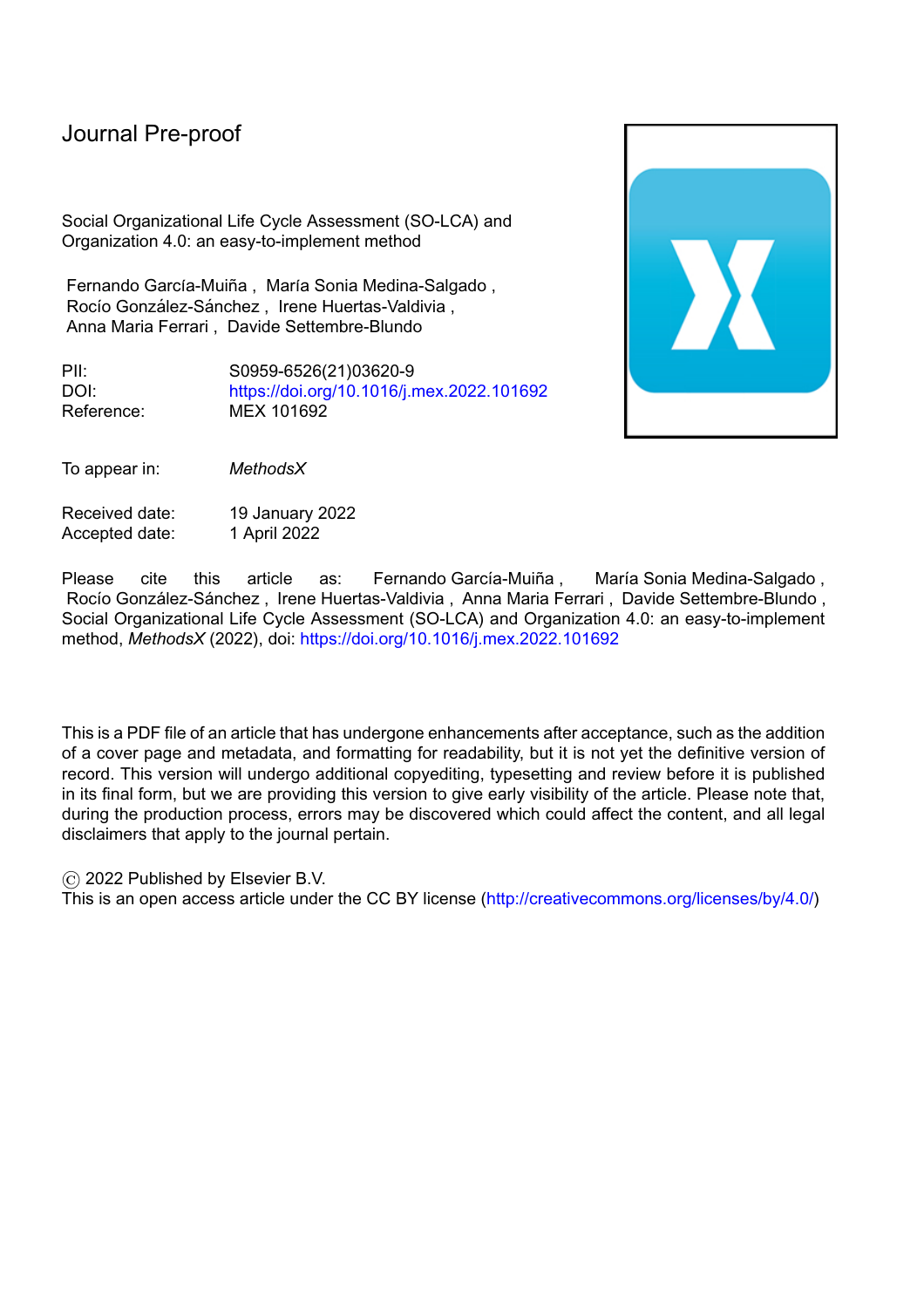#### *Methodological background*

Companies are increasingly interested in extending the analysis of the environmental impacts of products, services and processes, carried out through Life Cycle Assessment (LCA), to the social dimension. The Social Life Cycle Assessment (S-LCA) and Social Organizational Life Cycle Assessment (SO-LCA) methodologies respond to this need from the perspective of the product and the organization respectively [1]. While LCA is a well-established methodology, regulated by the ISO 14040 series of standards [2], and used in a wide variety of applications, S-LCA/SO-LCA are still in a methodological consolidation phase that follows the United Nations Environmental Programme (UNEP) Guidelines for the Social LCA of Products and Organizations [3].

S-LCA can be understood as a social assessment technique that aims to evaluate the social aspects of products and their potential positive and negative impacts (including potential impacts) throughout their life cycle: extraction, processing of raw materials, production, distribution, use, reuse, maintenance, recycling and disposal [4]. S-LCA can be applied alone or in combination with LCA, but it is important to note that, similar to LCA, it provides guidance on possible improvement actions but cannot determine whether a product is absolutely sustainable. [5]. In addition, it is necessary to consider that the viewpoint that S-LCA takes is that of companies wishing to reduce their social impacts, and thus, focuses on the impacts that they can reduce. The most recent literature, while recording numerous contributions of methodological applications and case studies, clearly highlights the difficulty in identifying social indicators at the product level, because social impacts usually occur at the organizational level [6]. Just to solve this critical issue, the UNEP guidelines also provide a general methodological approach for social assessment from an organizational perspective with SO-LCA [7]. However, there are still few studies in the literature that show applications of SO-LCA even in manufacturing. Therefore, the method that is proposed in this paper aims to bridge the aforementioned theoretical gaps by employing the digital technologies of Industry 4.0 as enablers of social assessment in an operational protocol for the effective implementation of SO-LCA [8]. Compared to the UNEP guidelines, the proposed method provides a concrete application example by identifying organization-specific stakeholder and impact subcategories. Thus, this is not only a validation in an operational environment of SO-LCA, but also a methodological extension of the social assessment framework provided in the guidelines.

#### *Methodological design*

The recently updated UNEP guidelines for S-LCA/SO-LCA provide a framework based on the ISO 14040 LCA standards of here follow the same four steps:

- 1. definition of the objective and scope of the analysis;
- 2. compilation of the inventory of inputs and outputs of the system analyzed;
- 3. assessment of the potential impact related to these inputs and outputs;
- 4. interpretation of the results.

In the background, it was highlighted how the assessment of social impacts is still an emerging research area in the manufacturing sector due to the difficulties in identifying social metrics linked to process variables. In order to fill this gap, the proposed method leverages Industry 4.0 digital technologies to automate phase two of the assessment (inventory analysis) by collecting social data in real time [9]. Therefore, the Dynamic SO-LCA method has been validated through the single case study approach [10] considering an Italian company at the forefront of digital transformation and manufacturer of ceramic tiles for building (Gruppo Ceramiche Gresmalt) [11].

# **SO-LCA METHOD DETAILS**

Below are sequentially described all the steps to apply the method in any organizational manufacturing context, consistent with the UNEP guidelines, but extending their application with a deeper level of detail. To this end, six categories and eight subcategories of social impact were identified, along with forty-seven social metrics combined into twenty-eight organization-specific indicators.

#### *Building the technical-scientific committee*

The application of SO-LCA requires the adoption of techniques typical of the social sciences, such as the setting up of a panel of experts of the organization to support the work of the analysts who are responsible for carrying out the social impact assessment. In this application case, 21 top positions have been selected among the board of directors and the top and middle management, as shown in Table 1 [12]. Within the organization analyzed, C-Level managers, while not having operational functions, play a role of major impact because they are directly responsible for the work performed and the results obtained by B-Level managers. Therefore, the composition of the technical-scientific Committee faithfully reflects the organization's decision-making chain. The experts on the committee represent the multiple functional areas of the organization in order to capture different perspectives on social issues.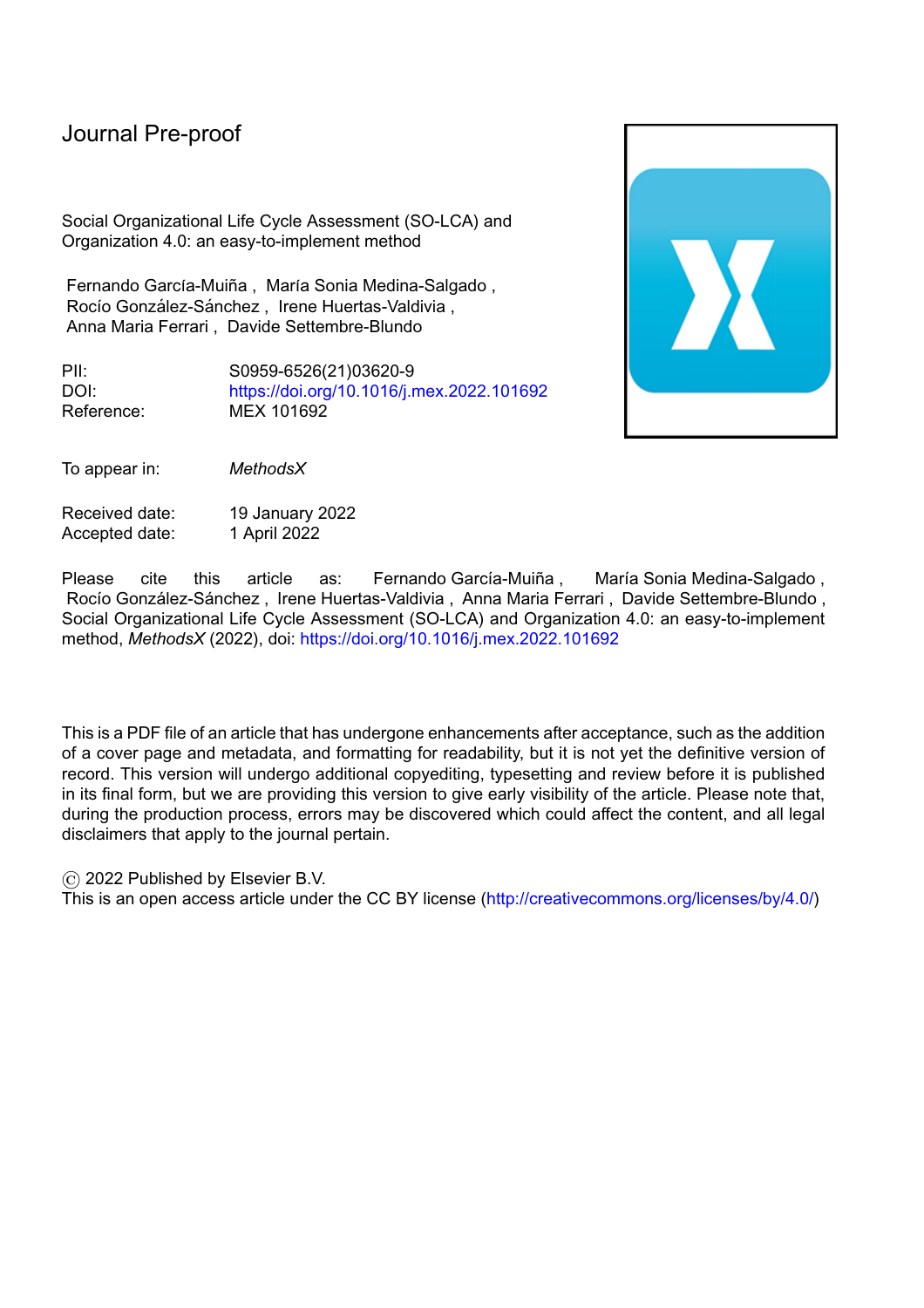# Composition of the technical-scientific committee, adapted from [12].

| <b>BUSINESS FUNCTION</b>  | <b>JOB POSITION</b>            |
|---------------------------|--------------------------------|
| <b>Board of Directors</b> | <b>Chief Executive Officer</b> |
|                           | Chief Financial Officer        |
| Top Management            | <b>B2B Sales Director</b>      |
| (C-Level)                 | <b>B2C Sales Director</b>      |
|                           | <b>Technical Director</b>      |
|                           | Procurement Manager            |
|                           | <b>Sourcing Manager</b>        |
|                           | <b>Innovation Manager</b>      |
|                           | <b>Marketing Manager</b>       |
|                           | Administrative Manager         |
|                           | <b>Controller Manager</b>      |
|                           | <b>HR Manager</b>              |
| Management                | <b>IT Manager</b>              |
| (B-Level)                 | <b>Credit Manager</b>          |
|                           | Logistic Manager               |
|                           | <b>Security Manager</b>        |
|                           | <b>Quality Manager</b>         |
|                           | R&D Manager                    |
|                           | Plant Manager 1                |
|                           | Plant Manager 2                |
|                           | Plant Manager 3                |

This methodological approach assumes that multiple experts can provide a better evaluation than a single specialist could. The experts are called upon to express their opinions and views. based on their experience and knowledge of the organization, on the subjective choices that social assessment necessarily requires. The analysts conducting the social evaluation have to gather opinions on each methodological issue and, through mutual comparison and progressive sharing, arrive at a holistic synthesis in accordance with social constructivism [13].

# *Goal and scope definition*

**Table 1**

This method aims to describe the implementation of social impact assessment of a manufacturing organization that produces ceramic tiles. This organization is structured in three plants, and one headquarters. The method involves the use of exclusive primary data collected in real time through the digitalization of production and business processes. The reporting organization was chosen as the unit of analysis by setting the boundaries of the system "*from cradle to grave*", in accordance with the UNEP guidelines for SO-LCA. [3].

At this stage of the analysis. it is also necessary to identify and categorize stakeholders that are potentially key to the organization. The UNEP guidelines set out six main stakeholder categories (workers, local community, society, consumers, value chain actors and children). with six corresponding impact categories (human rights, working conditions, health and safety, cultural heritage, governance and socio-economic impacts) associated with them. Because this method aims to use organization-specific social metrics and primary data only, the choice of key stakeholders must represent the real value chain. The guidelines allow for customization of stakeholder selection criteria and for defining the most appropriate impact categories for social assessment.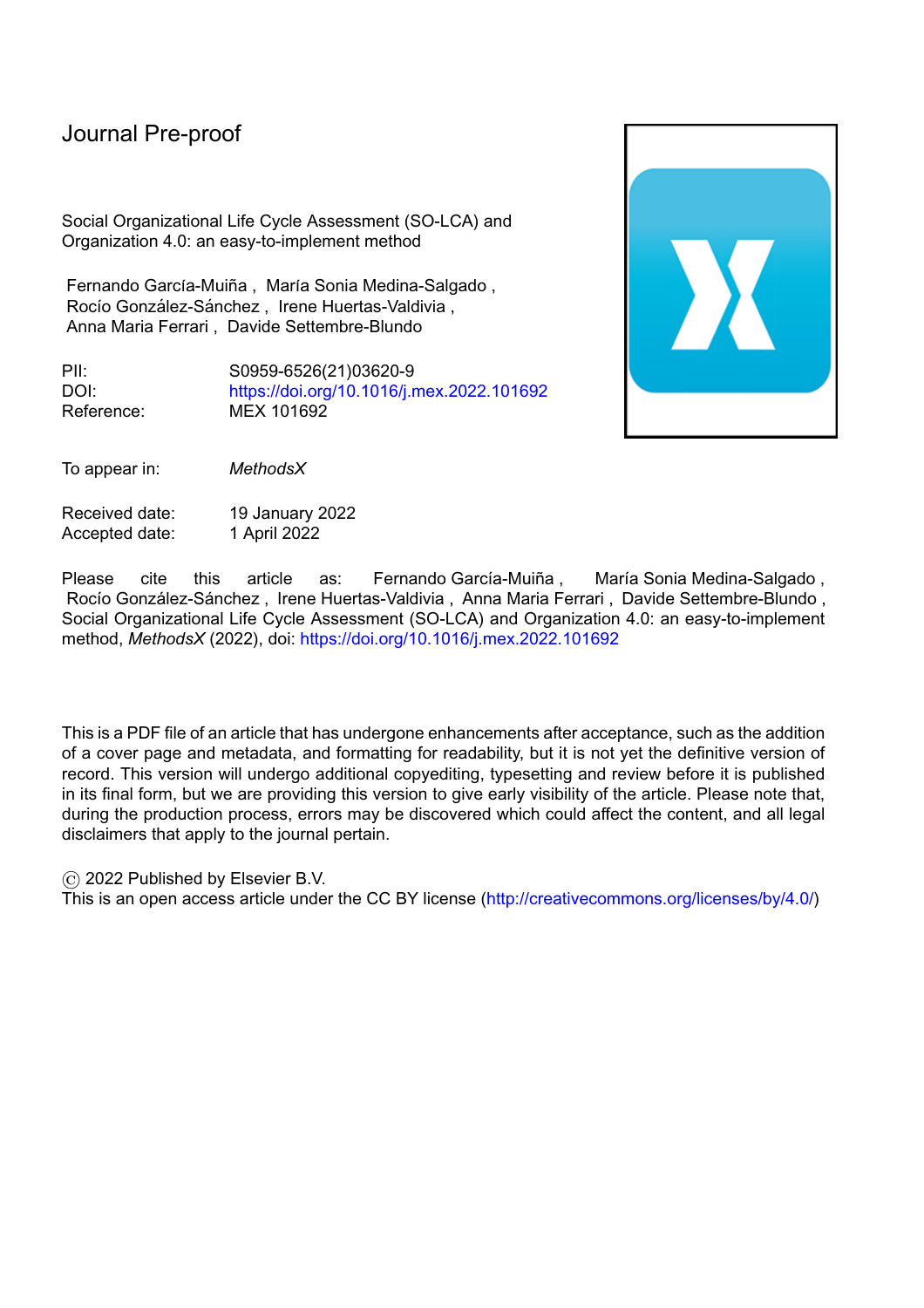# **Table 2**

Framework for the selection and ranking of Stakeholders and impact categories, adapted from [8].

| <b>STAKEHOLDER CATEGORIES</b> | <b>IMPACT CATEGORIES</b>  | STAKEHOLDER SUBCATEGORIES           | <b>IMPACT SUBCATEGORIES</b>          | <b>STAKEHOLDER DETAILS</b>                                   |
|-------------------------------|---------------------------|-------------------------------------|--------------------------------------|--------------------------------------------------------------|
|                               |                           |                                     | A1.Human Rights                      | 1.1.1 Blue-collar Workers                                    |
|                               |                           | 1.1 Staff Personnel                 |                                      | 1.1.2 Employees                                              |
| 1. Workers                    | A.Human Capital           |                                     | A2. Health & Safety                  | 1.1.3 Managers                                               |
|                               |                           |                                     |                                      | 1.1.4 Top Management<br>1.2.1 Confederal Trade Unions        |
|                               |                           | 1.2 Trade Unions                    | A3. Working Conditions               |                                                              |
|                               |                           |                                     |                                      | 1.2.2 Independent Trade Unions<br>2.1.1 Regional Governments |
|                               |                           | 2.1 Local Institutions              | <b>B1.Local Expectations</b>         | 2.1.2 Provincial Governments                                 |
| 2. Local Community            |                           |                                     |                                      | 2.1.3 Municipalities                                         |
|                               |                           |                                     |                                      | 3.1.1 Regulatory Authorities                                 |
|                               |                           |                                     |                                      | 3.1.2 Research Community                                     |
|                               | <b>B.Social Capital</b>   | 3.1 Public and Private Organization | <b>B2.Institutional Expectations</b> | 3.1.3 National and International Public Institutions         |
|                               |                           |                                     |                                      | 3.1.4 Civil Society Organizations                            |
|                               |                           |                                     |                                      | 3.2.1 Newspapers                                             |
|                               |                           | 3.2 Media                           | <b>B3.Corporate Reputation</b>       | 3.2.2 Professional Magazines                                 |
| 3.Society                     |                           |                                     |                                      | 3.2.3 TV and Radio                                           |
|                               |                           |                                     |                                      | 3.2.4 Internet                                               |
|                               | <b>C.Natural Capital</b>  | 3.3 Environmental                   |                                      | 3.3.1 Atmosphere                                             |
|                               |                           |                                     |                                      | 3.3.2 Hydrosphere                                            |
|                               |                           |                                     | <b>C1.Environmental Footprint</b>    | 3.3.3 Lithosphere                                            |
|                               |                           |                                     |                                      | 3.3.4 Biosphere                                              |
|                               |                           |                                     |                                      | 3.3.5 Future Generations                                     |
|                               | <b>D.Economic Capital</b> |                                     |                                      | 4.1.1 Resellers                                              |
|                               |                           | 4.1 Trade Channel Operators         |                                      | 4.1.2 Trading Partners                                       |
| 4.Consumers                   |                           |                                     | <b>D1.Customer Expectations</b>      | 4.1.3 Business Customers                                     |
|                               |                           | 4.2 Final Consumer                  |                                      | 4.2.1 Private Customers                                      |
|                               |                           |                                     |                                      | 4.2.2 Consumers Associations                                 |
|                               |                           |                                     |                                      | 5.1.1 Company's Shareholders                                 |
|                               |                           | 5.1 Private Business                | D2. Private Expectations             | 5.1.2 Association of Manufacturing and Service Companies     |
|                               |                           |                                     |                                      | 5.1.3 Chambers of Commerce                                   |
|                               |                           |                                     |                                      | 5.2.1 Large-Scale Suppliers (Key Suppliers)                  |
| 5. Value Chain Actors         | D.Economic Capital        | 5.2 Suppliers                       |                                      | 5.2.2 Small-Scale Suppliers                                  |
|                               |                           |                                     |                                      | 5.2.3 Local Suppliers                                        |
|                               |                           | 5.3 Partners                        | <b>D3.Ethical Behavior</b>           | 5.3.1 Practitioners and Professionals                        |
|                               |                           | 5.4 Competitors                     |                                      | 5.4.1 Direct Competitors                                     |
|                               |                           |                                     |                                      | 5.4.2 Indirect Competitors                                   |
|                               |                           |                                     |                                      |                                                              |

Table 2 shows the framework for categorizing stakeholders and impact categories for Dynamic SO-LCA. The category of children was not included because it was considered irrelevant to the manufacturing dimensions of the value chain of the organization undergoing this social assessment. For the impact categories in this method the four capitals (human, social, natural and economic) are proposed in accordance with the theory of capitals for sustainability [14] and sustainable development [15]. Then, for each impact category, several stakeholder sub-categories associated with additional impact sub-categories were identified. The criterion followed in choosing the sub-categories of stakeholders was that of representing, as fully as possible, the organization's value chain with data coming only from primary sources. Among these, category *3.Society* included subcategory *3.3 Environment*, to provide the method with a direct link to the environmental assessment that could be conducted in parallel with the social one. Finally, the Stakeholder Details shows all those stakeholders who are specific to the organization under analysis and to whom it is possible to relate social metrics to measure impact based on primary data sources.

### *Inventory analysis*

The first step in inventory analysis is to identify the social metrics through which to conduct the social assessment. They must be specific and characteristic of the organization and must also be directly and easily measurable in order to have the primary data as set by the goal for this model of analysis. To this end, the technical-scientific committee (Table 1) has identified and chosen a series of metrics that meet the methodological requirements set, correlating them with the categories of stakeholders and social impact through a matrix (Table 3).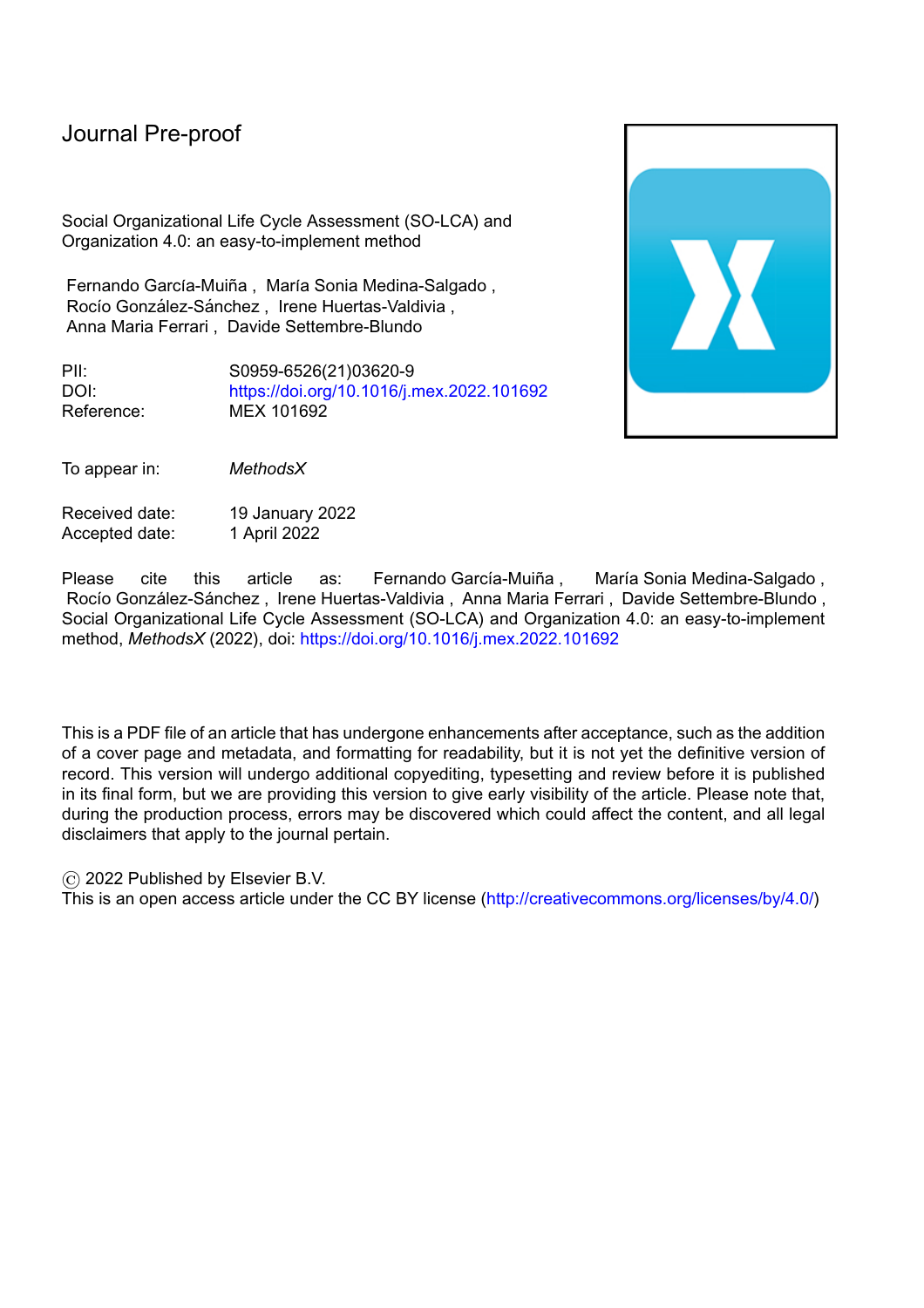| Journal Pre-proof                                                                                                                                                                                                                                                                                                                                        |                                                                                                                               |                                                                                                                                                                                                                                                                                      |                                                          |                                                                                                                                         |                                                                                                                                                                                                                                                                                                                                    |  |  |  |
|----------------------------------------------------------------------------------------------------------------------------------------------------------------------------------------------------------------------------------------------------------------------------------------------------------------------------------------------------------|-------------------------------------------------------------------------------------------------------------------------------|--------------------------------------------------------------------------------------------------------------------------------------------------------------------------------------------------------------------------------------------------------------------------------------|----------------------------------------------------------|-----------------------------------------------------------------------------------------------------------------------------------------|------------------------------------------------------------------------------------------------------------------------------------------------------------------------------------------------------------------------------------------------------------------------------------------------------------------------------------|--|--|--|
| <b>A Human Capital</b>                                                                                                                                                                                                                                                                                                                                   | <b>B. Social Capital</b>                                                                                                      | <b>B. Social Capital</b>                                                                                                                                                                                                                                                             | <b>C. Natural Capital</b>                                | <b>D. Economic Capital</b>                                                                                                              | <b>D. Economic Capital</b>                                                                                                                                                                                                                                                                                                         |  |  |  |
| MA1.1 Total workforce<br>MA1.2 Women workers<br>MA1.3 Children workers<br>MA1.4 Forced workers<br>MA1.5 Migrant workers<br>MA1.6 Hours worked<br>MA1.7 N° of injuries<br>MA1.8 N° of PPEs<br>MA1.9 N° CBA<br>MA1.10 Man-Hours overtime<br>MA1.11 Man-Hours worked<br>MA1.12 Full-time permanent staff<br>MA1.13 Local workforce<br>MA1.14 Training hours | MB2.<br>Stakeholders mapped<br>Stakeholders engaged<br>MB2.2<br>MB2.3 N° local governments<br>MB2.4 Local governments engaged | Man-Hours of scientists<br>MB3.1<br>MB3.2 Man-Hours into R&D&I<br>MB3.4 Authorities engaged<br>MB3.5 N° of Regulatory Authorities<br>MB3.6 Corporate Likes<br>MB3.7 Corporate Followers<br>MB3.8 B2B Likes<br>MB3.9 B2B Followers<br>MB3.10 <b>B2C Likes</b><br>MB3.11 B2C Followers | MC3.1<br><b>Organizational GWP</b><br>MC3.2 Industry GWP | B2B Non-compliance costs<br>MD4.1<br>MD4.2 B2B Turnover<br>MD4.3 B2C Non-compliance costs MD5.3 R&D&I Investments<br>MD4.4 B2C Turnover | VID5.1 Researchers staff<br>MD5.2 Innovators staff<br>MD5.4 Total Investments<br>MD5.5 N°. of approved orders<br>MD5.6 N°. of total orders<br>MD5.7 Ethical Key Suppliers<br>MD5.8 Total Key Suppliers<br>MD5.9 Local Suppliers<br>MD5.10 Total Suppliers<br>Local Suppliers Turnover<br>MD5.11<br>MD5.12 Total Suppliers Turnover |  |  |  |
| <b>1. WORKERS</b>                                                                                                                                                                                                                                                                                                                                        | <b>2. LOCAL COMMUNITYS</b>                                                                                                    | 3.SOCIETY                                                                                                                                                                                                                                                                            | 3.SOCIETY                                                | <b>4. CONSUMERS</b>                                                                                                                     | <b>5. VALUE CHAIN ACTORS</b>                                                                                                                                                                                                                                                                                                       |  |  |  |
|                                                                                                                                                                                                                                                                                                                                                          | STAKEHOLDER CATEGORIES                                                                                                        |                                                                                                                                                                                                                                                                                      |                                                          |                                                                                                                                         |                                                                                                                                                                                                                                                                                                                                    |  |  |  |

The stakeholder category *1.Workers* corresponds to the impact *A.Human Capital* and consists of fourteen metrics related to human resources. These include the number of Personal Protective Equipments (PPEs) provided to employees over the time considered (MA1.8) and the number of Collective Bargaining Agreements (CBAs), (MA1.9). The *2.Local Community* category, correlated to the *B.Social Capital* impact, considers both, more generally, the stakeholders selected (MB2.1) and those involved by the organization (MB2.2), and specifically, the local administrations identified (MB2.3) and directly involved in the company's activities (MB2.4). Still linked to the impact of *B.Social Capital* is the category *3.Society,* which includes various metrics, including man-hours dedicated to research, development and innovation (MB3.2) and man-hours worked by scientists from research centers and universities that collaborate with the organization in joint research projects. Then the Regulatory Authorities involved (MB3.4) and those directly involved (MB3.5) are considered. Finally, to measure the effect of social networks on the reputation of the organization, both the number of followers and likes received for posts on corporate and commercial profiles, both business-to-business (B2B) and business-to-consumer (B2C), were included. The environment was introduced as a stakeholder in the *3.Society* category, associating it with the impact category *C.Natural Capital* and adopting as metrics the Global Warming Potential (GWP) of the organization (MC3.1) and that of the sector (MC3.2), *4.Consumers* has been associated with impact category *D.Economic Capital,* considering both non-compliance costs and turnover generated in business-to-business and business-to-consumer channels. Finally, again among the economic metrics (*D.Economic Capital*) characteristic of the *5.Value Chain Actors* category, human resources dedicated to research and innovation, the amount of investment and the way purchase orders are approved were included. Relevance is also attributed to suppliers who are categorized, as key, local and ethical if they have signed the organization's code of ethics.

This application method of SO-LCA is based on Dynamic Inventory Analysis (DIA) which, by exploiting the potential of Industry 4.0 digital technologies, makes the collection of primary social data from the organization an automatic process (Figure 1). The data for the social impact assessment comes from both the production units (factories) and the headquarters. The technological hub of the method is the ERP (Enterprise Resource Planning) system, it collects both production information coming from the factories through a MES (Manufacturing Execution System) and management information exploiting a Business Data Base which also provides data from the value chain (suppliers. distributors and customers). Finally, a Business Intelligence (BI) system interfaces the ERP with the SO-LCA calculation tool.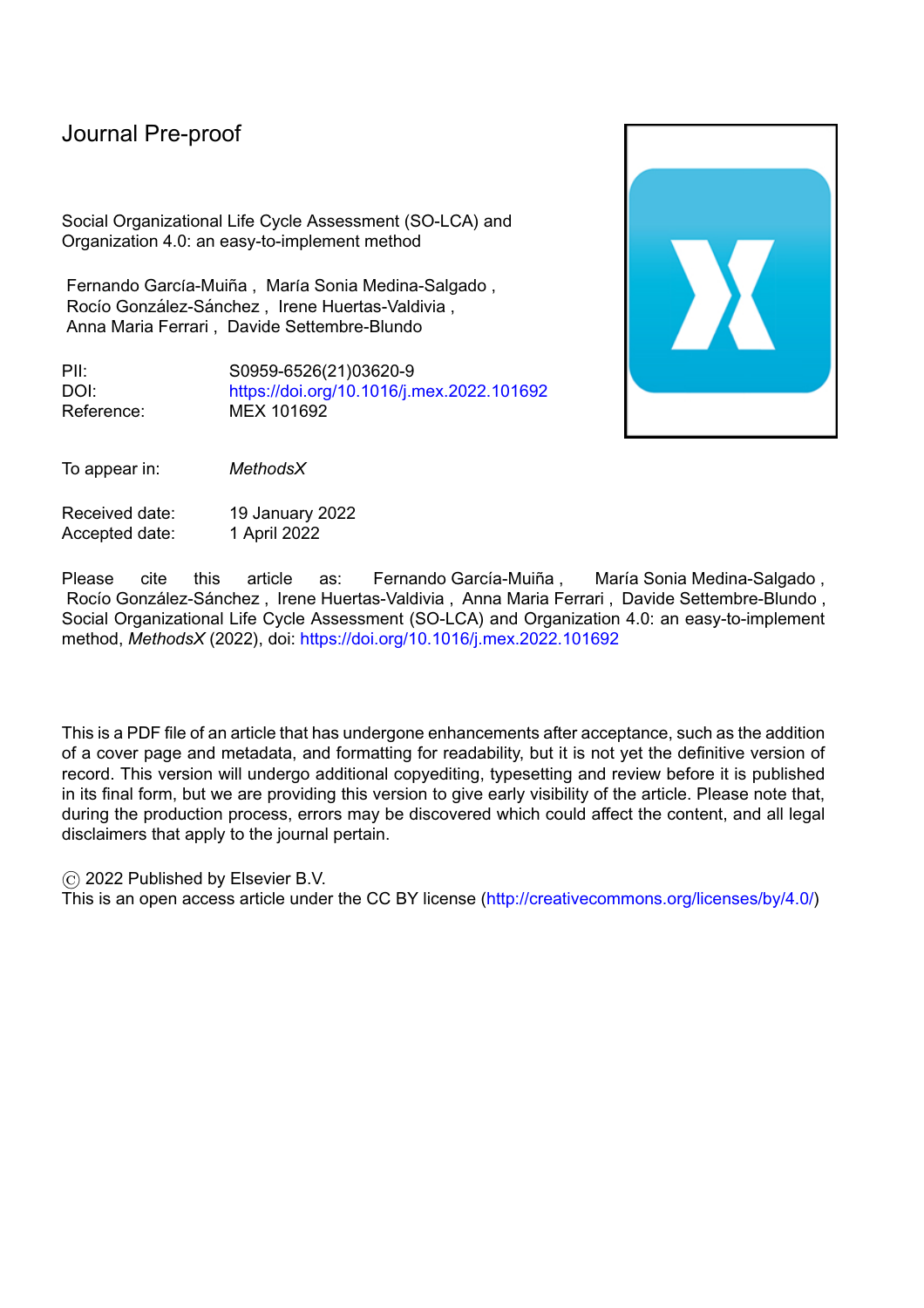

Factory 4.0 is an environment in which the physical and digital dimensions are interconnected, enabling multi-directional communication between production processes and products in real time. The MES in Factory 4.0 allows to collect data from different sources and on these to carry out analysis. Business 4.0 is the extension of the Industry 4.0 paradigm to the corporate governance, providing a framework of business behavior that optimizes the digital advantage to create value for stakeholders. Digital technologies therefore enable the collection not only of factory data, but also, those closely related to business processes and representing the organization's value chain: suppliers, customers, human resources, investors, institutions, etc. This information is collected in a Business Data Base which, together with the MES, communicates with the ERP transferring also the data necessary for the social evaluation. As a calculation tool for the SO-LCA was used a Microsoft Excel® multiple spreadsheet ( @ Kook a eÁ α \* læ å k ão ko AOÜÚA Ù ŒUT Do ca \ • At AT ak [ • [ - aÚ [ . ^ l AÓ Q used as a business intelligence system. Organization 4.0 is a dynamic configuration that makes social data available in real time thus enabling the social impact assessment as it occurs. This is an innovative approach compared to conventional social assessments that instead rely on data corresponding to conditions and states that have already been experienced.

This Dynamic Inventory Analysis scheme, of course, can be easily applied in those organizations that have already achieved a high rate of digitalization of their processes. In other cases, however, the model can be easily implemented through a more traditional analogical data collection by analyzing specific time periods such as one or more years already passed.

# *Social impact assessment*

To perform the impact analysis, the 46 social metrics already selected were combined into 28 organization-specific social impact indicators as shown in Table 4. In the SO-LCA methodology, impact assessment is sought through the effects that the organization's activities have on its stakeholders and to this end, indicators were associated with both endpoint impact categories and midpoint impact subcategories [16].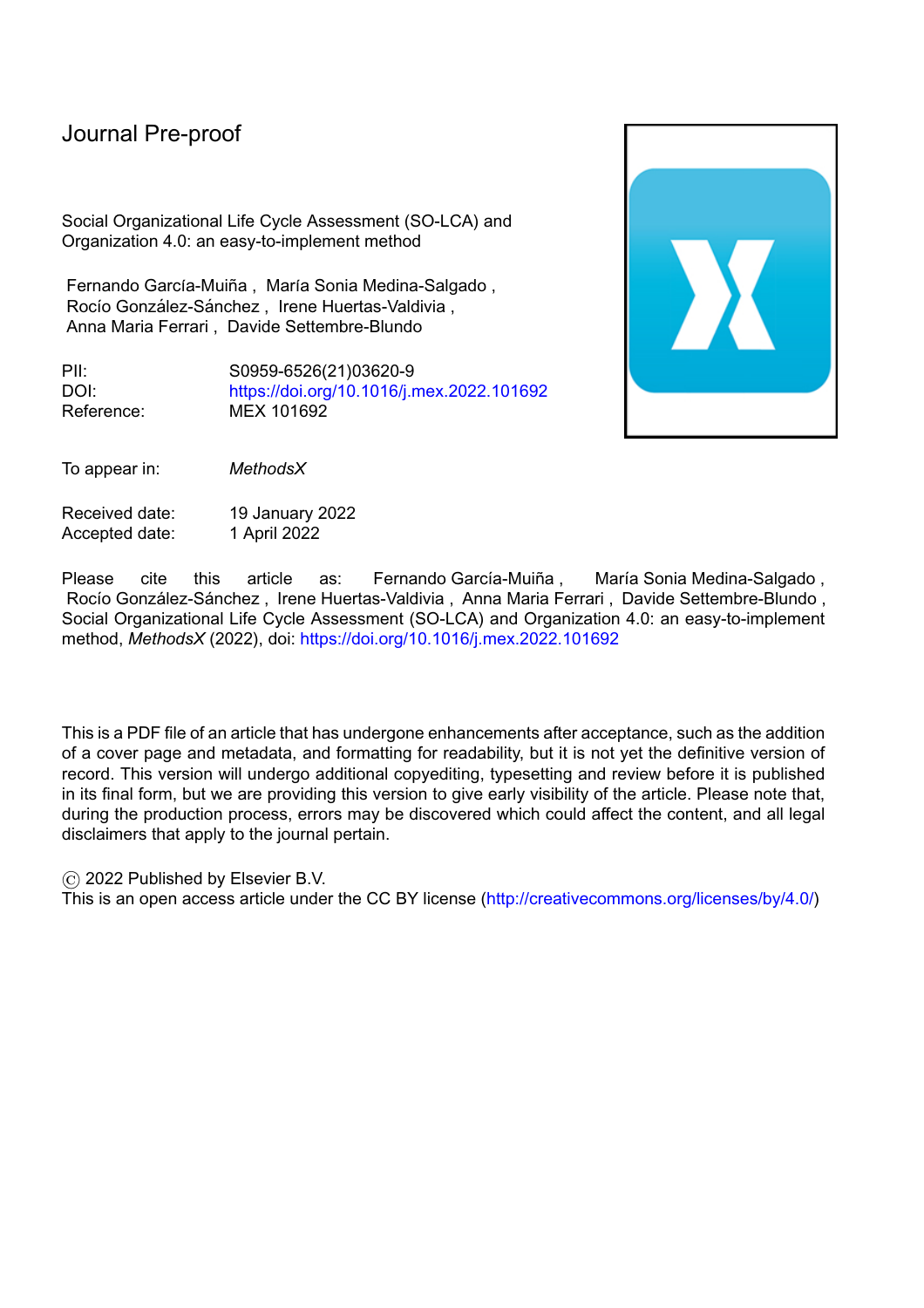# Description of Social Indicators and the Social Social Sustainability, and  $\overline{\text{B}}$

|                               | <b>ENDPOINT</b>          |                                            | <b>MIDPOINT</b>                 | SOCIAL IMPACT ASSESSMET INDICATORS              |                                          |                                                               |                                     |  |  |  |
|-------------------------------|--------------------------|--------------------------------------------|---------------------------------|-------------------------------------------------|------------------------------------------|---------------------------------------------------------------|-------------------------------------|--|--|--|
| <b>STAKEHOLDER CATEGORIES</b> | <b>IMPACT CATEGORIES</b> | <b>STAKEHOLDER</b><br><b>SUBCATEGORIES</b> | <b>IMPACT SUBCATEGORIES</b>     | <b>SOCIAL INDICATORS</b>                        | <b>RATIO OF SOCIAL</b><br><b>METRICS</b> | <b>INDICATORS DESCRIPTION</b>                                 | SOCIAL POSITIVE<br><b>INFLUENCE</b> |  |  |  |
|                               |                          |                                            |                                 | SI-A1.1 Gender Equality                         | MA1.2/MA1.                               | (N° of women) / (Total workforce)                             | <b>INCREASE</b>                     |  |  |  |
|                               |                          |                                            | <b>A1.Human Rights</b>          | SI-A1 2 Childhood Workforce                     | MA1.3/MA1                                | (N° of children) / (Total workforce)                          | <b>DECREASE</b>                     |  |  |  |
|                               |                          | 1.1 Staff Personnel                        |                                 | SI-A1.3 Forced Labour                           | MA1.4/MA1.                               | (N <sup>*</sup> of forced labour workers) / (Total workforce) | <b>DECREASE</b>                     |  |  |  |
|                               |                          |                                            |                                 | SI-A1 4 Migrant Worker                          | MA1.5/MA1.1                              | (N° of migrant workers) / (Total workforce)                   | <b>INCREASE</b>                     |  |  |  |
|                               |                          |                                            | A2. Health & Safety             | SI-A2.1 Lost Time Injury Frequency Rate (LTIFR) | (MA1.7x10 <sup>6</sup> )/MA1.            | (N° of injuries x 1,000,000) / (Hours worked)                 | <b>DECREASE</b>                     |  |  |  |
| <b>1. WORKERS</b>             | A.Human Capital          |                                            |                                 | SI-A2 2 Personal Protective Equipments (PPEs)   | MA1.8/MA1.                               | (N° of PPEs) / (Total workforce)                              | <b>INCREASE</b>                     |  |  |  |
|                               |                          |                                            |                                 | SI-A3.1 Collective Bargaining Agreement (CBA)   | MA1.9/MA1.                               | (N° CBA) / (Total workforce)                                  | <b>INCREASE</b>                     |  |  |  |
|                               |                          |                                            |                                 | SI-A3.2 Overtime Working Hours                  | MA1.10/MA1.6                             | (Man-Hours overtime) / (Hours worked)                         | <b>DECREASE</b>                     |  |  |  |
|                               |                          | 1.2 Trade Unions                           | <b>A3. Working Conditions</b>   | SI-A3.3 Full-time Staff                         | MA1.12/MA1.1                             | (Full-time staff) / (Total workforce)                         | <b>INCREASE</b>                     |  |  |  |
|                               |                          |                                            |                                 | SI-A3 4 Local Workforce                         | MA1.13/MA1                               | (Local workforce) / (Total workforce)                         | <b>INCREASE</b>                     |  |  |  |
|                               |                          |                                            |                                 | SI-A3.5 Training                                | MA1.14/MA1.6                             | (Training hours) / (Hours worked)                             | <b>INCREASE</b>                     |  |  |  |
|                               |                          |                                            |                                 | SI-B1.1 Stakeholders Engagement                 | MB2.2/MB2.1                              | (Stakeholders engaged / Stakeholders mapped)                  | <b>INCREASE</b>                     |  |  |  |
| <b>2. LOCAL COMMUNITY</b>     |                          | 2.1 Local Institutions                     | <b>B1.Local Expectations</b>    | SI-B1.2 Public Engagement                       | MB2.4/MB2.                               | (Local governments engaged / N° local governments)            | <b>INCREASE</b>                     |  |  |  |
|                               |                          | 3.1 Public and Private                     | <b>B2.Institutional</b>         | SI-B2 1 University Engagement                   | MB3.1/MB3.2                              | (Man-Hours of scientists) / (Man-Hours into R&D&I)            | <b>INCREASE</b>                     |  |  |  |
|                               | <b>B.Social Capital</b>  | <b>Organization</b>                        | <b>Expectations</b>             | SI-B2.2 Requlatory Authorities Engagement       | MB3.4/MB3.5                              | (Authorities engaged) / (N° of Regulatory Authorities)        | <b>INCREASE</b>                     |  |  |  |
|                               |                          |                                            |                                 | SI-B3.1 Corporate Social Media Engagement       | MB3.7/MB3.6                              | (Corporate Followers / Corporate Likes)                       | <b>INCREASE</b>                     |  |  |  |
| 3. SOCIETY                    |                          | 3.2 Media                                  | <b>B3.Corporate Reputation</b>  | SI-B3.2 B2B Social Media Engagement             | MB3.9/MB3.8                              | (B2B Followers / B2B Likes)                                   | <b>INCREASE</b>                     |  |  |  |
|                               |                          |                                            |                                 | SI-B3.3 B2C Social Media Engagement             | MB3.11/MB3.10                            | (B2C Followers / B2C Likes)                                   | <b>INCREASE</b>                     |  |  |  |
|                               | C. Natural Capital       | 3.3 Environmental                          | C1. Carbon Footprint            | SI-C1.1 Global Warming Potential (GWP)          | MC3.1/MC3.2                              | (Organizational GWP / Industry GWP)                           | <b>DECREASE</b>                     |  |  |  |
|                               |                          | <b>4.1 Trade Channel</b>                   |                                 | SI-D1.1 B2B Non-compliance                      | MD4.1/MD4.2                              | (B2B non-compliance costs) / (B2B turnover)                   | <b>DECREASE</b>                     |  |  |  |
| <b>4. CONSUMERS</b>           |                          | <b>4.2 Final Consumer</b>                  | <b>D1.Customer Expectations</b> | SI-D1.2 B2C Non-compliance                      | MD4 3/MD4 4                              | (B2C non-compliance costs) / (B2C turnover)                   | <b>DECREASE</b>                     |  |  |  |
|                               |                          |                                            |                                 | SI-D2.1 HR-based R&D Workforce                  | MD5.1/MA1.                               | (Researchers staff) / (Total workforce)                       | <b>INCREASE</b>                     |  |  |  |
|                               |                          | <b>5.1 Private Business</b>                | <b>D2.Private Expectations</b>  | SI-D2 2 HR-based Innovation Workforce           | MD5.2/MA1.                               | (Innovators staff) / (Total workforce)                        | <b>INCREASE</b>                     |  |  |  |
| <b>5. VALUE CHAIN</b>         | D.Economic Capital       |                                            |                                 | SI-D2.3 R&D & Innovation                        | MD5.3/MD5.                               | (R&D&I, Invest.) / (Total invest.)                            | <b>INCREASE</b>                     |  |  |  |
|                               |                          |                                            |                                 | SI-D3.1 Order Approval Manager                  | MD5.5/MD5.6                              | (N°. of approved orders / N°. of total orders)                | <b>INCREASE</b>                     |  |  |  |
| <b>ACTORS</b>                 |                          |                                            |                                 | SI-D3.2 Ethical Key Suppliers                   | MD5.7/MD5.8                              | (Ethical Key Suppliers / Total Key Suppliers)                 | <b>INCREASE</b>                     |  |  |  |
|                               |                          | 5.2 Suppliers                              | <b>D3. Ethical Behavior</b>     | SI-D3.3 Local Suppliers                         | MD5.9/MD5.10                             | (Local Suppliers / Total Suppliers)                           | <b>INCREASE</b>                     |  |  |  |
|                               |                          |                                            |                                 | SI-D3 4 Local Suppliers Turnover                | MD5.11/MD5.                              | (Local Suppliers Turnover / Total Suppliers Turnover)         | <b>INCREASE</b>                     |  |  |  |

In order to facilitate the association of social metrics and indicators to the different impact categories and sub-categories, an alphanumeric coding was adopted in this method, as shown in Table 4, which allows to trace the construction of indicators and their correspondence with stakeholders. Combining the metrics with each other, as proposed, is intended to have social indicators specific to the manufacturing organization. In addition, to facilitate visual association between indicators and impact categories and subcategories and stakeholder categories and subcategories, four different colors were adopted to identify the four capitals considered (human, social, natural, and economic). Since social metrics contribute in different ways to social sustainability, the measurement of indicators must consider this and, therefore for each of them, it was specified whether the increase or decrease in their value corresponds to a positive or negative social effect.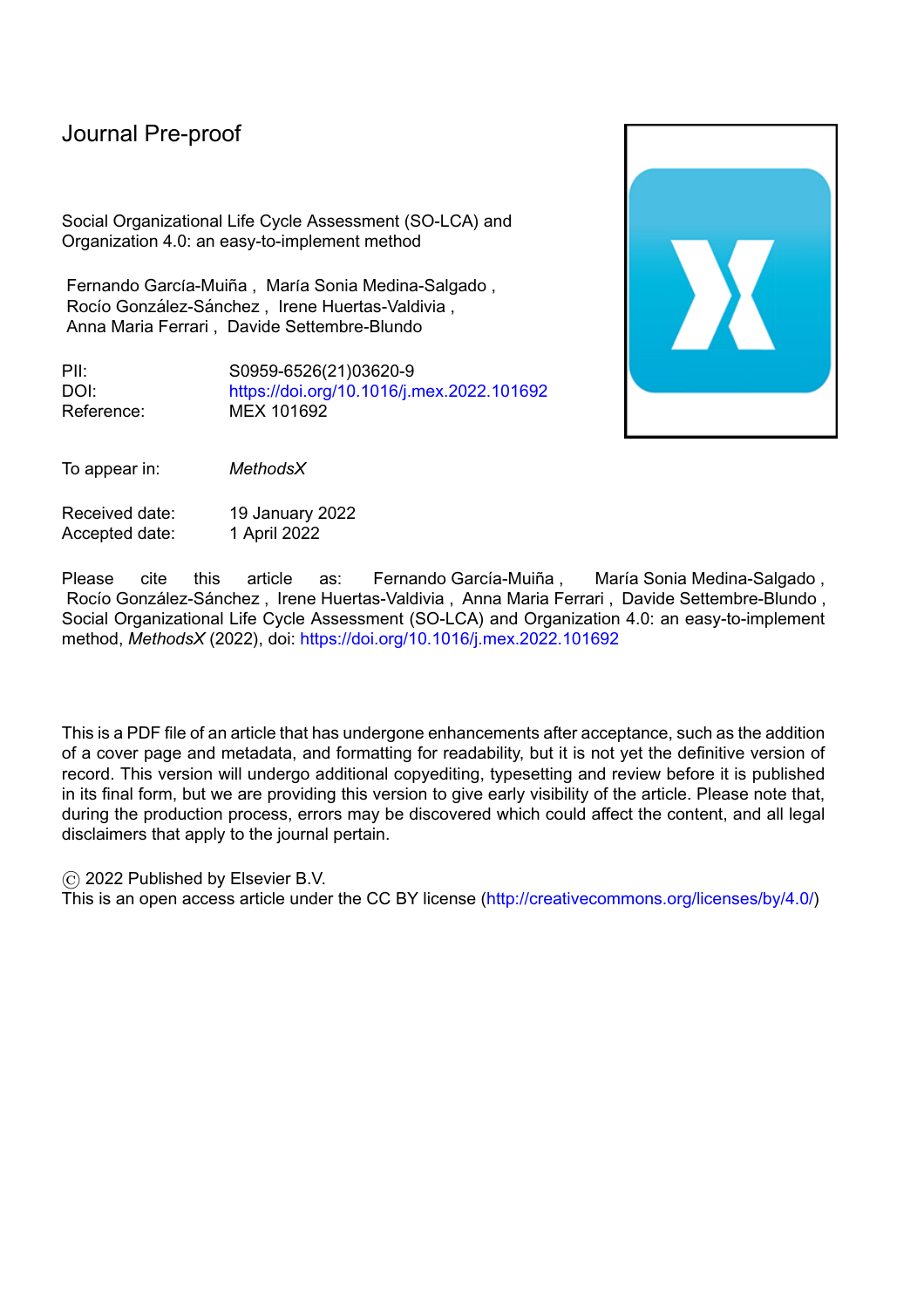#### proo<sup>.</sup> Evaluation and rating of Social Indicators, and Indicators, adapted from  $\sim$

|           | SOCIAL IMPACT ASSESSMET INDICATORS       | <b>VALUE</b> | <b>RATING</b>    | 0.2              | 0.4              | 0.6              | 0.8              | 1.0              |
|-----------|------------------------------------------|--------------|------------------|------------------|------------------|------------------|------------------|------------------|
| $SI-A1.1$ | <b>Gender Equality</b>                   | 0.4          | 0.8              | $0.0 \div 0.1$   | $0.1 \div 0.2$   | $0.2 \div 0.3$   | $0.3 \div 0.4$   | $0.4 \div 0.5$   |
| $SI-A1.2$ | <b>Childhood Workforce</b>               | 1.0          | 1.0              | < 0.99           | $\prime$         | $\prime$         | $\prime$         | 1.00             |
| $SI-A1.3$ | <b>Forced Labour</b>                     | 1.0          | 1.0              | < 0.99           | $\prime$         | $\prime$         | $\prime$         | 1.00             |
| $SI-A1.4$ | Migrant Worker                           | 0.0          | 0.8              | 0.00             | < 0.01           | $0.0 \div 0.01$  | $0.01 \div 0.1$  | > 0.1            |
| $SI-A2.1$ | Lost Time Injury Frequency Rate (LTIFR)  | 0.7          | 0.8              | $0.0 \div 0.2$   | $0.2 \div 0.4$   | $0.4 \div 0.6$   | $0.6 \div 0.8$   | $0.8 \div 1.0$   |
| $SI-A2.2$ | Personal Protective Equipments (PPEs)    | 0.4          | 0.6              | $0.0 \div 0.2$   | $0.2 \div 0.4$   | $0.4 \div 0.6$   | $0.6 \div 0.8$   | $0.8 \div 1.0$   |
| $SI-A3.1$ | Collective Bargaining Agreement (CBA)    | 1.0          | 1.0              | $0.0 \div 0.2$   | $0.2 \div 0.4$   | $0.4 \div 0.6$   | $0.6 \div 0.8$   | $0.8 \div 1.0$   |
| $SI-A3.2$ | Overtime Working Hours                   | 1.0          | 1.0              | $0.0 \div 0.2$   | $0.2 \div 0.4$   | $0.4 \div 0.6$   | $0.6 \div 0.8$   | $0.8 \div 1.0$   |
| $SI-A3.3$ | <b>Full-time Staff</b>                   | 1.0          | 1.0              | $0.0 \div 0.2$   | $0.2 \div 0.4$   | $0.4 \div 0.6$   | $0.6 \div 0.8$   | $0.8 \div 1.0$   |
| $SI-A3.4$ | Local Workforce                          | 1.0          | 1.0              | $0.0 \div 0.2$   | $0.2 \div 0.4$   | $0.4 \div 0.6$   | $0.6 \div 0.8$   | $0.8 \div 1.0$   |
| $SI-A3.5$ | Training                                 | 0.01         | 0.2              | $0.0 \div 0.01$  | $0.01 \div 0.02$ | $0.02 \div 0.03$ | $0.03 \div 0.04$ | $0.04 \div 0.05$ |
| $SI-B1.1$ | Stakeholders Engagement                  | 0.8          | 0.8              | $0.0 \div 0.2$   | $0.2 \div 0.4$   | $0.4 \div 0.6$   | $0.6 \div 0.8$   | $0.8 \div 1.0$   |
| SI-B1.2   | <b>Public Engagement</b>                 | 1.0          | 1.0              | $0.0 \div 0.2$   | $0.2 \div 0.4$   | $0.4 \div 0.6$   | $0.6 \div 0.8$   | $0.8 \div 1.0$   |
| $SI-B2.1$ | <b>University Engagement</b>             | 0.7          | 0.8              | $0.0 \div 0.2$   | $0.2 \div 0.4$   | $0.4 \div 0.6$   | $0.6 \div 0.8$   | $0.8 \div 1.0$   |
| $SI-B2.2$ | <b>Regulatory Authorities Engagement</b> | 0.8          | 0.8              | $0.0 \div 0.2$   | $0.2 \div 0.4$   | $0.4 \div 0.6$   | $0.6 \div 0.8$   | $0.8 \div 1.0$   |
| SI-B3.1   | Corporate Social Media Engagement        | 0.7          | 0.8              | $0.0 \div 0.2$   | $0.2 \div 0.4$   | $0.4 \div 0.6$   | $0.6 \div 0.8$   | $0.8 \div 1.0$   |
| SI-B3.2   | <b>B2B Social Media Engagement</b>       | 0.5          | 0.6              | $0.0 \div 0.2$   | $0.2 \div 0.4$   | $0.4 \div 0.6$   | $0.6 \div 0.8$   | $0.8 \div 1.0$   |
| SI-B3.3   | <b>B2C Social Media Engagement</b>       | 0.1          | 0.2              | $0.0 \div 0.2$   | $0.2 \div 0.4$   | $0.4 \div 0.6$   | $0.6 \div 0.8$   | $0.8 \div 1.0$   |
| SI-C1.1   | Global Warming Potential (GWP)           | 0.8          | 0.8              | $0.0 \div 0.2$   | $0.2 \div 0.4$   | $0.4 \div 0.6$   | $0.6 \div 0.8$   | $0.8 \div 1.0$   |
| $SI-D1.1$ | <b>B2B Non-compliance</b>                | 1.0          | 1.0              | $0.0 \div 0.2$   | $0.2 \div 0.4$   | $0.4 \div 0.6$   | $0.6 \div 0.8$   | $0.8 \div 1.0$   |
| $SI-D1.2$ | <b>B2C Non-compliance</b>                | 1.0          | 1.0              | $0.0 \div 0.2$   | $0.2 \div 0.4$   | $0.4 \div 0.6$   | $0.6 \div 0.8$   | $0.8 \div 1.0$   |
| $SI-D2.1$ | HR-based R&D Workforce                   | 0.06         | 0.6              | $0.01 \div 0.02$ | $0.02 \div 0.04$ | $0.04 \div 0.06$ | $0.06 \div 0.08$ | $0.08 \div 0.10$ |
| $SI-D2.2$ | <b>HR-based Innovation Workforce</b>     | 0.02         | 0.2              | $0.01 \div 0.02$ | $0.02 \div 0.04$ | $0.04 \div 0.06$ | $0.06 \div 0.08$ | $0.08 \div 0.10$ |
| $SI-D2.3$ | <b>R&amp;D &amp; Innovation</b>          | 0.7          | 0.8              | $0.0 \div 0.2$   | $0.2 \div 0.4$   | $0.4 \div 0.6$   | $0.6 \div 0.8$   | $0.8 \div 1.0$   |
| $SI-D3.1$ | Order Approval Manager                   | 0.5          | $\overline{0.6}$ | $0.0 \div 0.2$   | $0.2 \div 0.4$   | $0.4 \div 0.6$   | $0.6 \div 0.8$   | $0.8 \div 1.0$   |
| $SI-D3.2$ | <b>Ethical Key Suppliers</b>             | 0.6          | 0.6              | $0.0 \div 0.2$   | $0.2 \div 0.4$   | $0.4 \div 0.6$   | $0.6 \div 0.8$   | $0.8 \div 1.0$   |
| $SI-D3.3$ | <b>Local Suppliers</b>                   | 1.0          | 1.0              | $0.0 \div 0.2$   | $0.2 \div 0.4$   | $0.4 \div 0.6$   | $0.6 \div 0.8$   | $0.8 \div 1.0$   |
| $SI-D3.4$ | <b>Local Suppliers Turnover</b>          | 0.8          | 0.8              | $0.0 \div 0.2$   | $0.2 \div 0.4$   | $0.4 \div 0.6$   | $0.6 \div 0.8$   | $0.8 \div 1.0$   |

# *Method validation*

To validate the method, a series of dynamic data collections were performed (as described in Figure 1) on a daily basis during the month of November 2021, which was a period of full activity for the organization and therefore representative for the social assessment. This screening showed that, under stable operating conditions, the value assumed by the social metrics are constant, so to calculate the social indicators in Table 4, their values were averaged. The absolute values of the social metrics are not reported because they are sensitive data for the organization under analysis. Instead. the values taken by the social indicators are shown in the form of a metrics ratio, as shown in Table 5.

Since the indicators, depending on the case, can describe a positive social contribution either when they take on a high or low value, the method provides for their standardization to facilitate their reading and analysis. In accordance with the UNEP guidelines for S-LCA [3] and the literature [17], the indicators were classified by adopting a 5-point likert scale [18,19] as shown again in Table 5:

- 1. Value 0.2 starkly below compliance level;
- 2. Value 0.4 slightly below compliance level;
- 3. Value 0.6 compliance with local and international laws and/or basic societal expectations;
- 4. Value 0.8 beyond compliance;
- 5. Value 1.0 ideal performance. best in class.

The technical-scientific committee experts (Table 1) associated the value expressed by the social indicators with the 5 levels of the above rating by employing the following value ranges:

rating value (range of value assumed by the social index);

 $0.2$  (0.0  $\div$  0.2);  $0.4$  (0.2  $\div$  0.4):  $0.6$  (0.4  $\div$  0.6);  $0.8$  (0.6  $\div$  0.8); 1.0  $(0.8 \div 1.0)$ .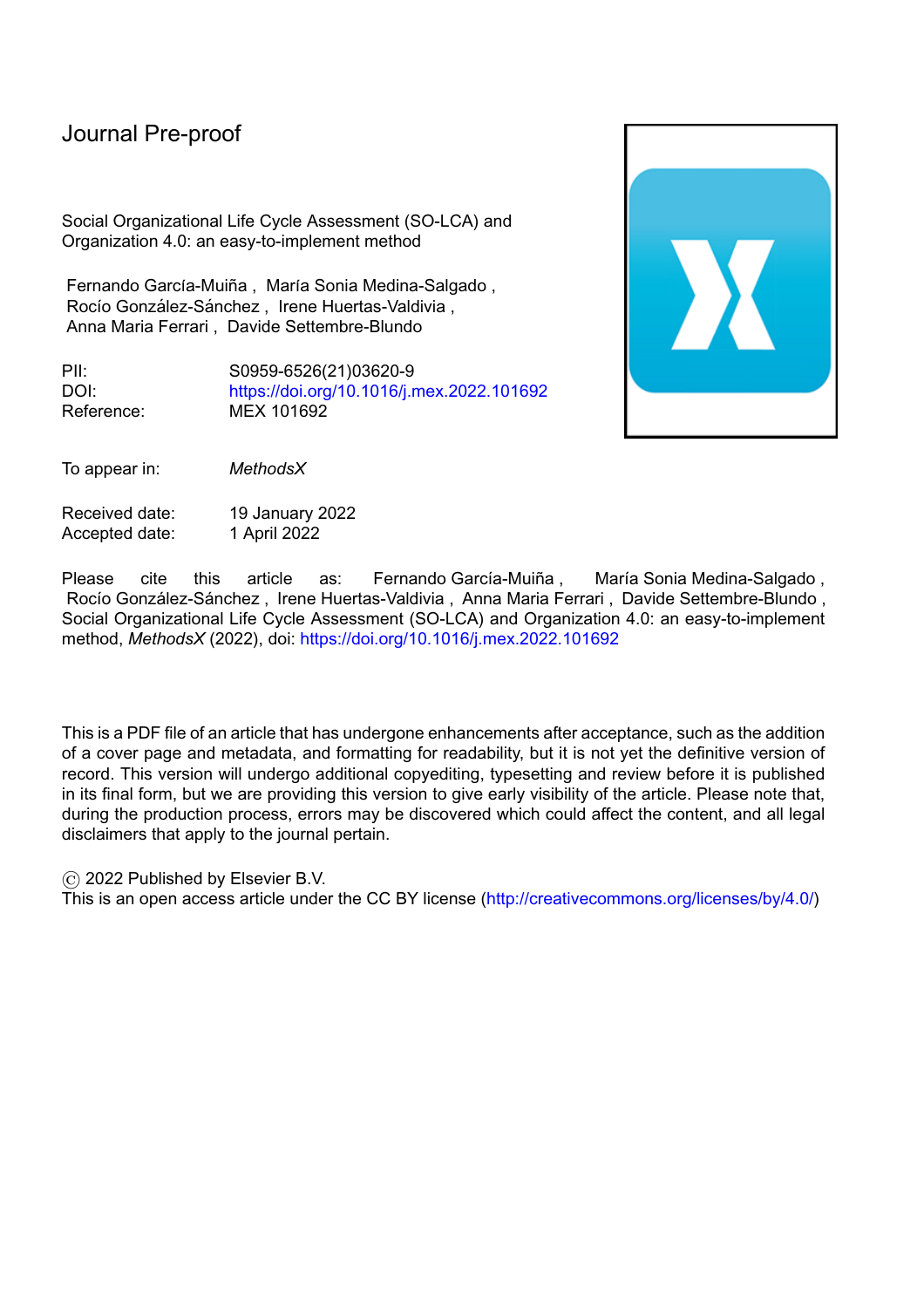0.5 (Gender Parity); > 0.1 (Migrant worker); 0.05 (Training); 0.1 (R&D workforce and innovation workforce).

Finally, for the child labor and forced labor indicators, only the best social performance corresponding to rating 1 is obviously allowed.

Each expert's attribution of the rating value for each social indicator was collected and the set of values obtained was then integrated by applying the following formula (1):

$$
(r)_i = \frac{\sum_{i=1}^n (e)_i}{n} \qquad (1)
$$

In the formula *(r)<sup>i</sup>* is the integrated value of the social indicator *i* obtained by summing the rating values attributed by the experts for the same indicator *(e)i*, while *n* is the number of experts who make up the committee (in this case 21). This provides a framework of normalized and comparable social indicators (Table 5).

The next step in impact assessment is to integrate the different social indicators to build social indexes corresponding to the different subcategories and categories of social impact. In this method, integration is carried out through weighted aggregation of the indicators [20]. In this way, it is possible to overcome the limitation of assigning equivalent weights in the weighting for S-LCA studies, as highlighted in the literature in cases of lack of primary data. Since this method relies on the use of primary data and specific metrics, the committee experts were asked to assign a weight (expressed in %) for each indicator in order to achieve a weighted aggregation by applying the following formula (2):

$$
(s)_i = \sum_{i=1}^m (r)_i \times w_i \tag{2}
$$

In the formula, *(s)<sup>i</sup>* is the aggregate Social Index by subcategory or impact category *i*, while *(r)<sup>i</sup>* are the social indicators, *w<sup>i</sup>* is the weight (%) given by the committee experts, and finally *m* is the number of subcategories or impact categories.

The operations described above that determine the social rating values shown in Table 5 are intended to standardize the indicators and make it easier to read and compare them with each other. Otherwise, there would be no comprehensive view of the organization's social performance.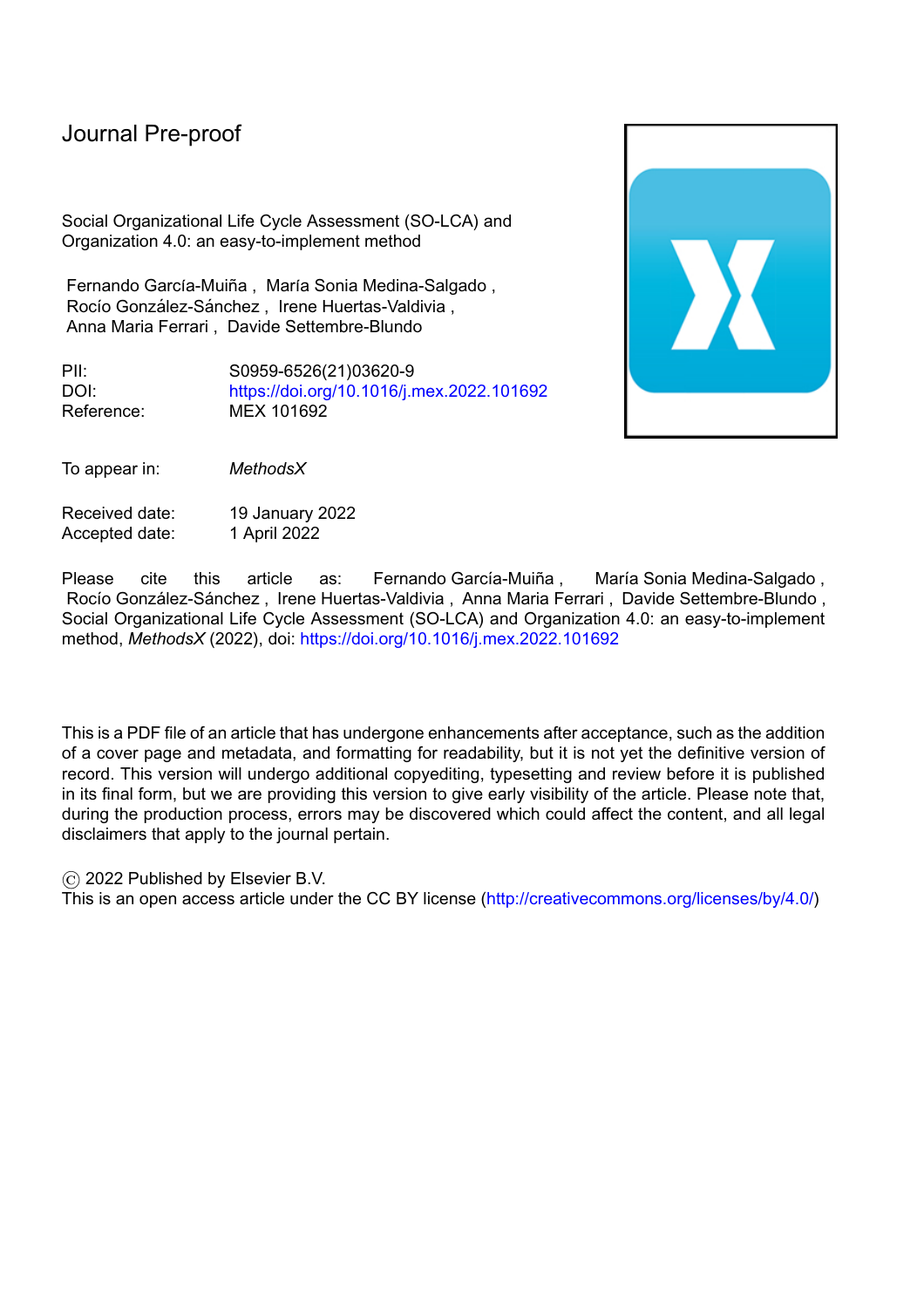# **Table 6**

Evaluation and rating of Social Indexes, adapted from [8].

### **(a)**

| SOCIAL IMPACT ASSESSMET INDICATORS                   |      | <b>INDICATOR</b><br><b>WEIGHT</b> | <b>IMPACT</b><br><b>SUBCATEGORIES</b> | <b>MIDPOINT INDEXES</b> |               | <b>INDEX</b><br><b>WEIGHT</b> | <b>IMPACT CATEGORIES</b>   | <b>ENDPOINT INDEXES</b> |
|------------------------------------------------------|------|-----------------------------------|---------------------------------------|-------------------------|---------------|-------------------------------|----------------------------|-------------------------|
| $SI-A1.1$<br>Gender Equality                         |      | 20%                               |                                       |                         |               |                               |                            |                         |
| <b>Childhood Workforce</b><br>$SI-A1.2$              | 100% | 35%                               | A1.Human Rights                       | 0.95                    |               | 30%                           |                            |                         |
| $SI-A1.3$<br>Forced Labour                           |      | 35%                               |                                       |                         |               |                               |                            |                         |
| Migrant Worker<br>$SI-A1.4$                          |      | 10%                               |                                       |                         |               |                               |                            |                         |
| Lost Time Injury Frequency Rate (LTIFR)<br>$SI-A2.1$ | 100% | 80%                               | A2. Health & Safety                   | 0.80                    |               | 30%                           |                            |                         |
| Personal Protective Equipments (PPEs)<br>$SI-A2.2$   |      | 20%                               |                                       |                         | 100%          |                               | <b>AHuman Capital</b>      | 0.90                    |
| $SI-A3.1$<br>Collective Bargaining Agreement (CBA)   |      | 30%                               |                                       |                         |               |                               |                            |                         |
| $SI-A3.2$<br>Overtime Working Hours                  |      | 10%                               |                                       |                         |               |                               |                            |                         |
| $SI-A3.3$<br><b>Full-time Staff</b>                  | 100% | 20%                               | A3. Working<br><b>Conditions</b>      | 0.84                    |               | 40%                           |                            |                         |
| $SI-A3.4$<br>Local Workforce                         |      | 20%                               |                                       |                         |               |                               |                            |                         |
| $SI-A3.5$<br>Training                                |      | 20%                               |                                       |                         |               |                               |                            |                         |
| $SI-B1.1$<br>Stakeholders Engagement                 | 100% | 60%                               | <b>B1.Local</b>                       | 0.88                    |               | 30%                           |                            |                         |
| $SI-B1.2$<br><b>Public Engagement</b>                |      | 40%                               | <b>Expectations</b>                   |                         |               |                               |                            |                         |
| <b>University Engagement</b><br>$SI-B2.1$            | 100% | 60%                               | <b>B2.Institutional</b>               | 0.76                    |               | 20%                           |                            |                         |
| Regulatory Authorities Engagement<br>$SI-B2.2$       |      | 40%                               | Expectations                          |                         | 100%          |                               | <b>B.Social Capital</b>    | 0.64                    |
| $SI-B3.1$<br>Corporate Social Media Engagement       |      | 25%                               |                                       |                         |               |                               |                            |                         |
| <b>B2B Social Media Engagement</b><br>$SI-B3.2$      | 100% | 30%                               | <b>B3.Corporate</b><br>Reputation     | 0.44                    |               | 50%                           |                            |                         |
| <b>B2C Social Media Engagement</b><br>$SI-B3.3$      |      | 45%                               |                                       |                         | <b>Marine</b> |                               |                            |                         |
| $SI-C1.1$<br>Global Warming Potential (GWP)          | 100% | 100%                              | C1.Carbon Footprint                   | 0.87                    | 100%          | 100%                          | <b>C.Natural Capital</b>   | 0.87                    |
| $SI-D1.1$<br><b>B2B Non-compliance</b>               |      | 50%                               | D1.Customer                           |                         |               |                               |                            |                         |
| $SI-D1.2$<br><b>B2C Non-compliance</b>               | 100% | 50%                               | <b>Expectations</b>                   | 1.00                    |               | 40%                           |                            |                         |
| HR-based R&D Workforce<br>$SI-D2$ .                  |      | 20%                               |                                       |                         |               |                               |                            |                         |
| $SI-D2.2$<br><b>HR-based Innovation Workforce</b>    | 100% | 20%                               | D <sub>2</sub> . Private              | 0.64                    |               | 30%                           | <b>D.Economic</b>          |                         |
| $SI-D2.3$<br>R&D & Innovation                        |      | 60%                               | <b>Expectations</b>                   |                         | 100%          |                               |                            | 0.87                    |
| $SI-D3.1$<br>Order Approval Manager                  |      | 30%                               | <b>D3. Ethical Behavior</b>           |                         |               |                               | <b>Capital</b>             |                         |
| <b>Ethical Key Suppliers</b><br>$SI-D3.2$            |      | 20%                               |                                       |                         |               |                               |                            |                         |
| $SI-D3.3$<br>Local Suppliers                         | 100% | 25%                               |                                       | $U_0$                   |               | 30%                           |                            |                         |
| Local Suppliers Turnover<br>$SI-D3.4$                |      | 25%                               |                                       |                         |               |                               |                            |                         |
|                                                      |      |                                   |                                       |                         |               |                               | <b>TOTAL SOCIAL INDEX:</b> | 0.81                    |

 $(h)$ 

| $\mathcal{L}$<br>SOCIAL IMPACT ASSESSMET INDICATORS                                                                                                                                       | <b>INDICATOR</b><br><b>WEIGHT</b> |                                 | <b>IMPACT</b><br><b>SUBCATEGORIES</b>          | <b>MIDPOINT INDEXES</b> | <b>WEIGHT</b> | <b>INDEX</b> | <b>IMPACT CATEGORIES</b>   | <b>ENDPOINT INDEXES</b> |
|-------------------------------------------------------------------------------------------------------------------------------------------------------------------------------------------|-----------------------------------|---------------------------------|------------------------------------------------|-------------------------|---------------|--------------|----------------------------|-------------------------|
| $SI-A1.1$<br><b>Gender Equality</b><br>Childhood Workforce<br>$SI-A1.2$<br><b>Forced Labour</b><br>$SI-A1.3$<br>Migrant Worker<br>$SI-A1.4$                                               | 100%                              | 25%<br>35%<br>25%<br>15%        | A1.Human Rights                                | 0.94                    |               | 35%          |                            |                         |
| Lost Time Injury Frequency Rate (LTIFR)<br>$SI-A2.1$<br>Personal Protective Equipments (PPEs)<br>$SI-A2.2$                                                                                | 100%                              | 60%<br>40%                      | A2. Health & Safety                            | 0.80                    | 100%          | 40%          | <b>A.Human Capital</b>     | 0.87                    |
| Collective Bargaining Agreement (CBA)<br>$SI-A3.1$<br>Overtime Working Hours<br>$SI-A3.2$<br><b>Full-time Staff</b><br>$SI-A3.3$<br>Local Workforce<br>$SI-A3.4$<br>$SI-A3.5$<br>Training | 100%                              | 20%<br>10%<br>30%<br>25%<br>15% | A3. Working<br><b>Conditions</b>               | 0.88                    |               | 25%          |                            |                         |
| Stakeholders Engagement<br>$SI-B1.1$<br>Public Engagement<br>SI-B1.2                                                                                                                      | 100%                              | 70%<br>30%                      | <b>B1.Local</b><br>Expectations                | 0.86                    |               | 40%          |                            |                         |
| <b>University Engagement</b><br>$SI-B2.7$<br>$SI-B2.2$<br><b>Regulatory Authorities Engagement</b>                                                                                        | 100%                              | 50%<br>50%                      | <b>B2.Institutional</b><br>Expectations        | 0.77                    | 100%          | 20%          | <b>B.Social Capital</b>    | 0.67                    |
| Corporate Social Media Engagement<br>$SI-B3.1$<br><b>B2B Social Media Engagement</b><br>$SI-B3.2$<br><b>B2C Social Media Engagement</b><br>$SI-B3.3$                                      | 100%                              | 20%<br>35%<br>45%               | <b>B3.Corporate</b><br>Reputation              | 0.43                    |               | 40%          |                            |                         |
| $SI-C1.1$<br>Global Warming Potential (GWP)                                                                                                                                               | 100%                              | 100%                            | C1.Carbon Footprint                            | 0.87                    | 100%          | 100%         | <b>C.Natural Capital</b>   | 0.87                    |
| $SI-D1$<br><b>B2B Non-compliance</b><br><b>B2C Non-compliance</b><br>$SI-D1.2$                                                                                                            | 100%                              | 60%<br>40%                      | D1.Customer<br><b>Expectations</b>             | 1.00                    |               | 50%          |                            |                         |
| HR-based R&D Workforce<br>$SI-D2$ .<br><b>HR-based Innovation Workforce</b><br>$SI-D2.2$<br>R&D & Innovation<br>$SI-D2.3$                                                                 | 100%                              | 25%<br>25%<br>50%               | D <sub>2</sub> .Private<br><b>Expectations</b> | 0.62                    | 100%          | 20%          | <b>D.Economic</b>          | 0.89                    |
| $SI-D3.1$<br>Order Approval Manager<br><b>Ethical Key Suppliers</b><br>$SI-D3.2$<br>SI-D3.3 Local Suppliers<br>SI-D3.4 Local Suppliers Turnover                                           | 100%                              | 15%<br>25%<br>30%<br>30%        | <b>D3. Ethical Behavior</b>                    | 0.90                    |               | 30%          | Capital                    |                         |
|                                                                                                                                                                                           |                                   |                                 |                                                |                         |               |              | <b>TOTAL SOCIAL INDEX:</b> | 0.83                    |

Table 6 (a) shows the complete picture of the Social Indexes attributed for each subcategory and impact category correlated with the corresponding subcategories and stakeholder categories. With a simple mathematical average of the endpoint indexes, it is also possible to obtain the Total Social Index. In order to verify the degree of decision uncertainty the same expert panel was asked to give an assessment of the weighting of the indicators six months after the first analysis. Table 6 (b) shows that the new results are quite similar to those obtained previously, thus demonstrating the reproducibility of the scores. Clearly, this framework reflects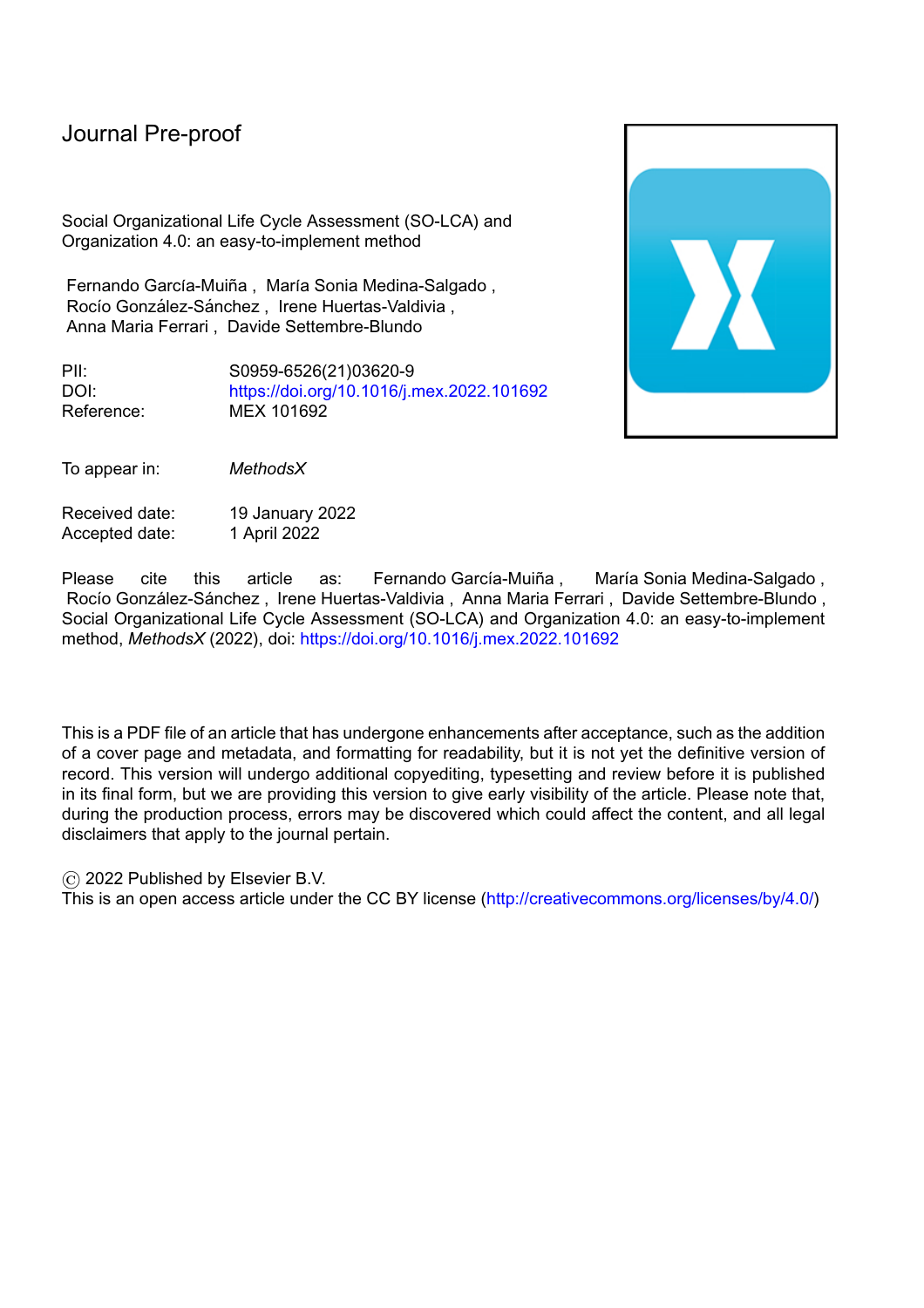# the organization of the experimental-scientific committee. However, between the absolute  $\mathsf{ad}$

in this case, which served to demonstrate the easy application of the method, the weights and weighting criteria can be easily tailored to the different contexts in which this method may be replicated. For example, to neutralize the potential conflict of interest of the panel of experts, all of whom belong to the same organization, the choice of weights for weighting could be made by engaging some of the key stakeholders for each impact category who could join the Committee by providing an interpretive perspective from outside the organization.

In order to facilitate the validation of the method, the values assumed by the different sustainability indices (Table 6) were  $\mathcal{B}[\cdot],$ \*' MåÁ $\mathcal{A}$ Ó Á $\mathcal{A}$ áå $\mathcal{A}$ @a $\mathcal{A}$  M $\mathcal{A}$   $\mathcal{A}$  @  $\mathcal{B}$  Me  $\mathcal{A}$  | \* $\mathcal{A}$   $\mathcal{B}$  a and  $\mathcal{A}[\cdot]$  Misse  $\mathcal{B}$   $\mathcal{A}$   $\mathcal{B}$  and  $\mathcal{B}$   $\mathcal{B}$   $\mathcal{B}$   $\mathcal{B}$   $\mathcal{B}$   $\$ perspective of Life Cycle Thinking [21].

# **Figure 2**

Trend of social impact along the organization's value chain, adapted from [8].



In Figure 2, the social impacts are represented by the values assumed by the midpoint indices for each subcategory of social impact. Therefore, in the case of the organization that was analyzed to show the effectiveness of the method, it appears that the social performance is excellent (almost all of them close to the maximum value 1), moreover, areas of possible improvement also emerge, namely Private Expectations and Corporate Reputation.

### **CONCLUSION**

Considering the need to effectively implement the SO-LCA to support sustainability decision-makers [7], this method proposes an implementation protocol for Social Organizational Life Cycle Assessment (SO-LCA) based on the guidelines provided by UNEP and tested in a manufacturing environment. The approach followed by the proposed method served to fill the main gap highlighted in the literature, namely the lack of primary, site-specific social data that forces the use of general secondary data sources. The method solves these critical aspects by identifying a set of social metrics native to the analyzed organization that, combined into indicators and indices, provide the extent of social impact with respect to different categories and subcategories of stakeholders. The method also demonstrates the great potential of Industry 4.0 technologies to enable social assessment. The inventory analysis was conducted by querying the organization's ERP, which also made primary social data available in real time for a dynamic social impact assessment. It follows that the Industry 4.0 operating model, specific to the factory environment, can support the transition from a traditional organization to a data-driven Organization 4.0. On the other hand, in the case of organizations with a lower level of digitization of their operations than expected by the Industry 4.0 paradigm, the method can be equally successfully applied. Table 7 schematically shows the difference between the two approaches: the digitization of the organization enables the dynamic, real-time collection of primary data while also supporting its processing; in a still analog operating environment, data collection is instead conducted manually using business information from past periods, or from secondary sources.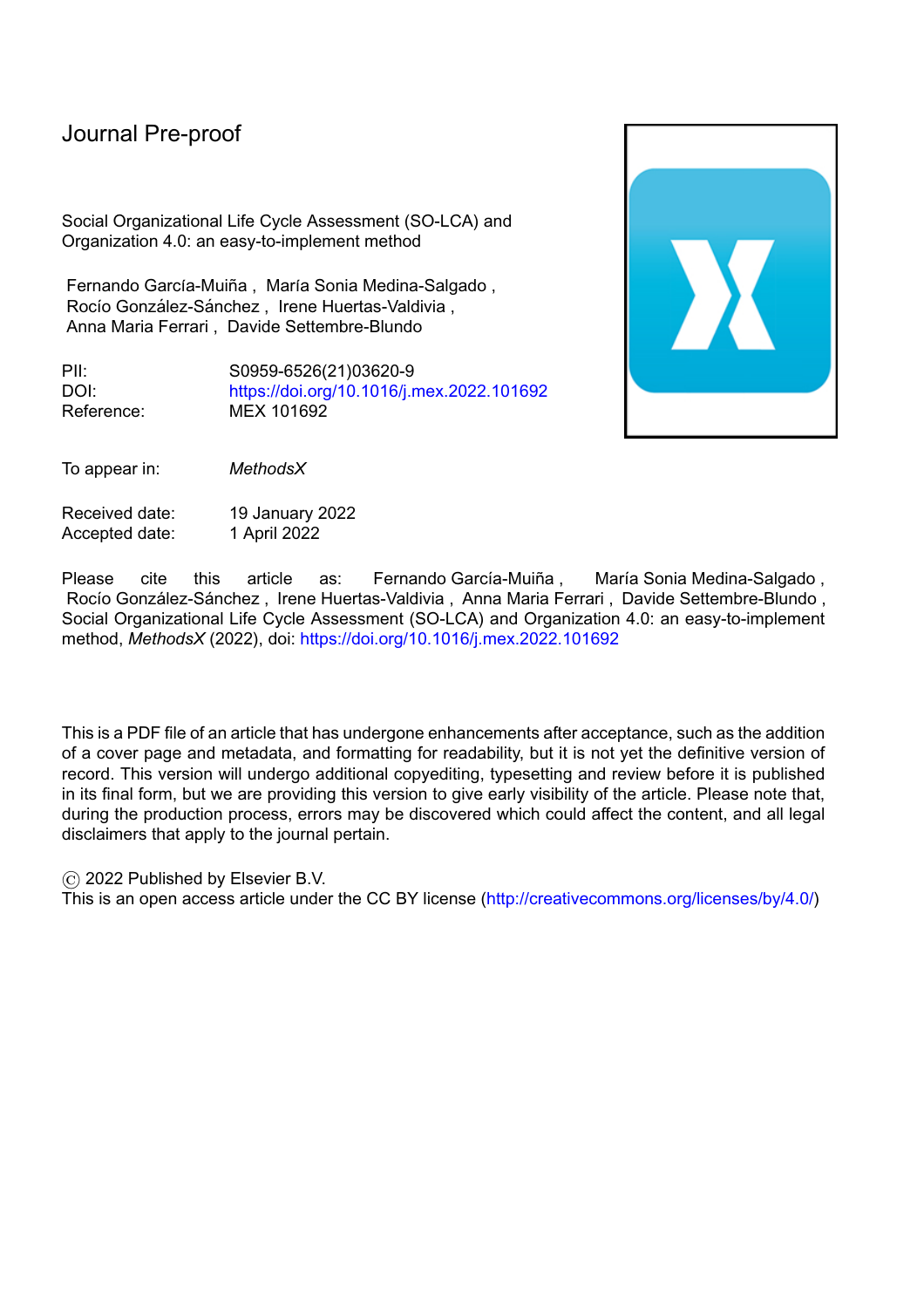# The proposed method can help organizations to analyze the interproposed method  $\mathbf{s},$

areas and ways of improvement. Moreover, the data obtained, in a perspective of accountability, can be used to communicate and dialogue with stakeholders in a more transparent way, considering their expectations in decision-making processes.

# **Table 7**

Steps in the social assessment of organizations with different digital maturity.

| N <sup>o</sup> | <b>SO-LCA STEPS</b>                          | <b>ORGANIZATION 4.0</b>                                     | <b>ORGANIZATION 2.0</b>                                     |
|----------------|----------------------------------------------|-------------------------------------------------------------|-------------------------------------------------------------|
|                | Technical-scientific committee constitution. | Executed by the decision makers<br>supported by the analyst | Executed by the decision makers<br>supported by the analyst |
| $\mathfrak{p}$ | Goal and scope definition.                   | Performed by the analyst and driven by<br>the data          | Performed by the analyst                                    |
| 3              | Social inventory analysis.                   | Dynamic and real-time data collection                       | Static and retrospective data collection                    |
| 4              | Social impact assessment.                    | Automatic processing                                        | Manual processing                                           |
| 5              | <b>Results Interpretation.</b>               | Supported by business intelligence                          | Performed by the analyst                                    |

## **Acronyms**

**BI:** Business Intelligence **B-level:** mid-level managers **CBAs:** Collective Bargaining Agreements **C-level:** executive-level managers **ERP:** Enterprise Resource Planning **LCA:** Life Cycle Assessment **MES:** Manufacturing Execution System **PPEs:** Personal Protective Equipments **S-LCA:** Social Life Cycle Assessment **SO-LCA:** Social Organizational Life Cycle Assessment **UNEP:** United Nations Environmental Programme

# **Acknowledgments**

This research was co-funded by the European Union under the LIFE Program, grant number: LIFE16ENV/IT/000307 (LIFE Force of the Future).

# **CRediT authorship contribution statement**

*Fernando García-Muiña*: Investigation, Writing . original draft. *María Sonia Medina-Salgado*: Methodology, Project administration. *Rocío González-Sánchez*: Formal analysis, Validation. *Irene Huertas-Valdivia*: Resources. *Anna Maria Ferrari*: Supervision. *Davide*  Settembre-Blundo: Conceptualization, Writing . original draft.

### **Declaration of competing interest**

The authors declare that they have no known competing financial interests or personal relationships that could have appeared to influence the work reported in this paper.

### **References**

- (1) Pollok. L.. Spierling. S.. Endres. H. J.. & Grote. U. (2021). Social Life Cycle Assessments: A Review on Past Development. Advances and Methodological Challenges. *Sustainability*. *13*(18). 10286. https://doi.org/10.3390/su131810286
- (2) Diaz-Elsayed. N.. & Zhang. Q. (2020). Extracting the characteristics of life cycle assessments via data mining. *MethodsX*. *7*. 101004. https://doi.org/10.1016/j.mex.2020.101004
- (3) W. Achten. J. Barbeau-Baril. B. Barros Telles Do Carmo. P. Bolt. V. Chandola. B. Corona Bellostas. Y. Dadhish. M. Di Eusanio. S. Di Cesare. C. Di Noi. F. Eisfeldt. J. Hanafi. B. Heller. D. Indrane. Saenz Jimenez. Paula Maria. A. Malik. L. Mancini. R. Mankaa. B. Mazijn. L. Petti. S. Sureau. C. Tapia. C. Teran. C. Ugaya. M. Vuaillat. A. Wangel. A. Zamagni. S. Zira. Guidelines for Social Life Cycle Assessment of Products and Organizations. United Nations Environment Programme (UNEP). Paris (2020). p. 138. https://www.lifecycleinitiative.org/library/guidelines-for-social-life-cycle-assessment-ofproducts-and-organisations-2020/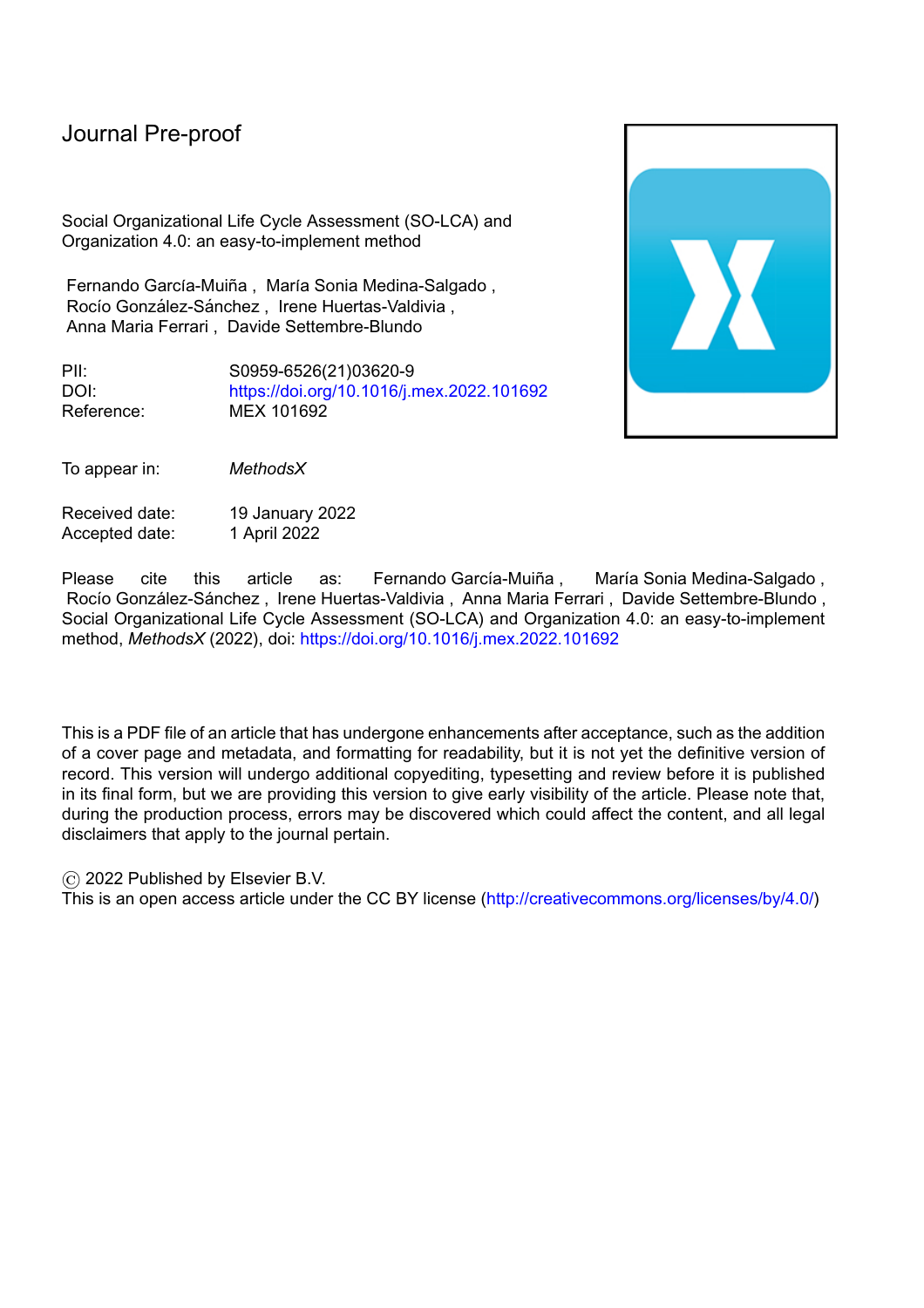# $\alpha$ . Zamagni. A.. Zanchi. L.. Cesare. S. D.. Silveri. Silveri. Theory and Practice on Social Life Cycle

Assessment. In *Life Cycle Engineering and Management of Products* (pp. 143-168). Springer. Cham. https://doi.org/10.1007/978-3-030-78044-9\_7 Cycle Engineering

- (5) Gompf. K.. Traverso. M.. & Hetterich. J. (2021). Using Analytical Hierarchy Process (AHP) to Introduce Weights to Social Life Cycle Assessment of Mobility Services. *Sustainability*. *13*(3). 1258. https://doi.org/10.3390/su13031258
- (6) Martínez-Blanco. J.. Lehmann. A.. Chang. YJ. *et al.* Social organizational LCA (SOLCA)²a new approach for implementing social LCA. Int J Life Cycle Assess 20. 1586. 1599 (2015). https://doi.org/10.1007/s11367-015-0960-1
- (7)  $\ddot{O}$ ( $\ddot{O}$ )  $\ddot{O}$   $\ddot{O}$  a) 4. Lehmann. A.. Finkbeiner. M. *et al.* Social Organizational Life Cycle Assessment: an approach for identification of relevant subcategories for wine production in Italy. *Int J Life Cycle Assess* 25. 1119. 1132 (2020). https://doi.org/10.1007/s11367-020-01746-4
- (8) García-Muiña. F.. Medina-Salgado. M. S.. González-Sánchez. R.. Huertas-Valdivia. I.. Ferrari. A. M.. & Settembre-Blundo. D. (2021). Industry 4.0-based dynamic Social Organizational Life Cycle Assessment to target the social circular economy in manufacturing. *Journal of Cleaner Production*. *327*. 129439. https://doi.org/10.1016/j.jclepro.2021.129439
- (9) Ghouri. A. M.. Mani. V.. Jiao. Z.. Venkatesh. V. G.. Shi. Y.. & Kamble. S. S. (2021). An empirical study of real-time information-receiving using industry 4.0 technologies in downstream operations. *Technological Forecasting and Social Change*. *165*. 120551. https://doi.org/10.1016/j.techfore.2020.120551
- (10) Onghena. P.. Maes. B.. & Heyvaert. M. (2019). Mixed methods single case research: State of the art and future directions. *Journal of mixed methods research*. *13*(4). 461-480. https://doi.org/10.1177/1558689818789530
- (11) Appolloni. A.. D'Adamo. I.. Gastaldi. M.. Yazdani. M. & Settembre-Blundo. D. (2021). "Reflective backward analysis to assess the operational performance and eco-efficiency of two industrial districts". *International Journal of Productivity and Performance Management*. Vol. ahead-of-print No. ahead-of-print. https://doi.org/10.1108/IJPPM-08-2021-0442
- (12) Settembre-Blundo. D.. González-Sánchez. R.. Medina-Salgado. S.. & García-Muiña. F. E. (2021). Flexibility and resilience in corporate decision making: A new sustainability-based risk management system in uncertain times. *Global Journal of Flexible Systems Management*. *22*(2). 107-132. https://doi.org/10.1007/s40171-021-00277-7
- (13) Goldman. G.. & Callaghan. C. W. (2015). A holistic synthesis of the organisation theories. *Journal of intercultural Management*. *7*(4). 5-19. https://doi.org/10.1515/joim-2015-0027
- (14) Theodoraki. C.. Messeghem. K.. & Rice. M. P. (2018). A social capital approach to the development of sustainable entrepreneurial ecosystems: an explorative study. *Small Business Economics*. *51*(1). 153-170. https://doi.org/10.1007/s11187-017-9924-0
- (15) Tzachor. A. (2020). A capital theory approach should guide national sustainability policies. *Cambridge Journal of Science & Policy. 1*(1). 21-32. https://www.cuspe.org/wp-content/uploads/2020/07/6\_v1\_1\_Persp\_Tsachor.pdf
- (16) Visentin. C.. da Silva Trentin. A. W.. Braun. A. B.. & Thomé. A. (2021). Social life cycle assessment of the nanoscale zero-valent iron synthesis process for application in contaminated site remediation. *Environmental Science and Pollution Research*. 1-18. https://doi.org/10.1007/s11356-021-17319-3
- (17) Hossain. M. U.. Poon. C. S.. Dong. Y. H.. Lo. I. M.. & Cheng. J. C. (2018). Development of social sustainability assessment method and a comparative case study on assessing recycled construction materials. *The International Journal of Life Cycle Assessment*. *23*(8). 1654-1674. https://link.springer.com/article/https://doi.org/10.1007/s11367-017- 1373-0
- (18) Joshi A. Kale S. Chandel S. & Pal DK (2015). Likert scale: explored and explained. *British Journal of Appl Sci Techn* 7:396±403. https://doi.org/10.9734/bjast/2015/14975
- (19) Harpe. S. E. (2015). How to analyze Likert and other rating scale data. *Currents in pharmacy teaching and learning*. *7*(6). 836-850. https://doi.org/10.1016/j.cptl.2015.08.001
- (20) Naghshineh, B., Lourenço, F., Godina, R., Jacinto, C., & Carvalho, H. (2020). A social life cycle assessment framework for additive manufacturing products. *Applied Sciences*, *10*(13), 4459. https://doi.org/10.3390/app10134459
- (21)  $\text{CE}$ ;  $\tilde{\mathcal{X}}$  and  $\tilde{\mathcal{X}}$  and  $\tilde{\mathcal{X}}$  and  $\tilde{\mathcal{X}}$  and  $\tilde{\mathcal{X}}$  and  $\tilde{\mathcal{X}}$  and  $\tilde{\mathcal{X}}$  and  $\tilde{\mathcal{X}}$  and  $\tilde{\mathcal{X}}$  and  $\tilde{\mathcal{X}}$  and  $\tilde{\mathcal{X}}$  and  $\tilde{\mathcal{X}}$  and  $\tilde{\mathcal{X}}$  and Social Life Cycle Assessment: A Discussion. In: Traverso M., Petti L., Zamagni A. (eds) Perspectives on Social LCA. SpringerBriefs in Environmental Science. Springer, Cham. https://doi.org/10.1007/978-3-030-01508-4\_1